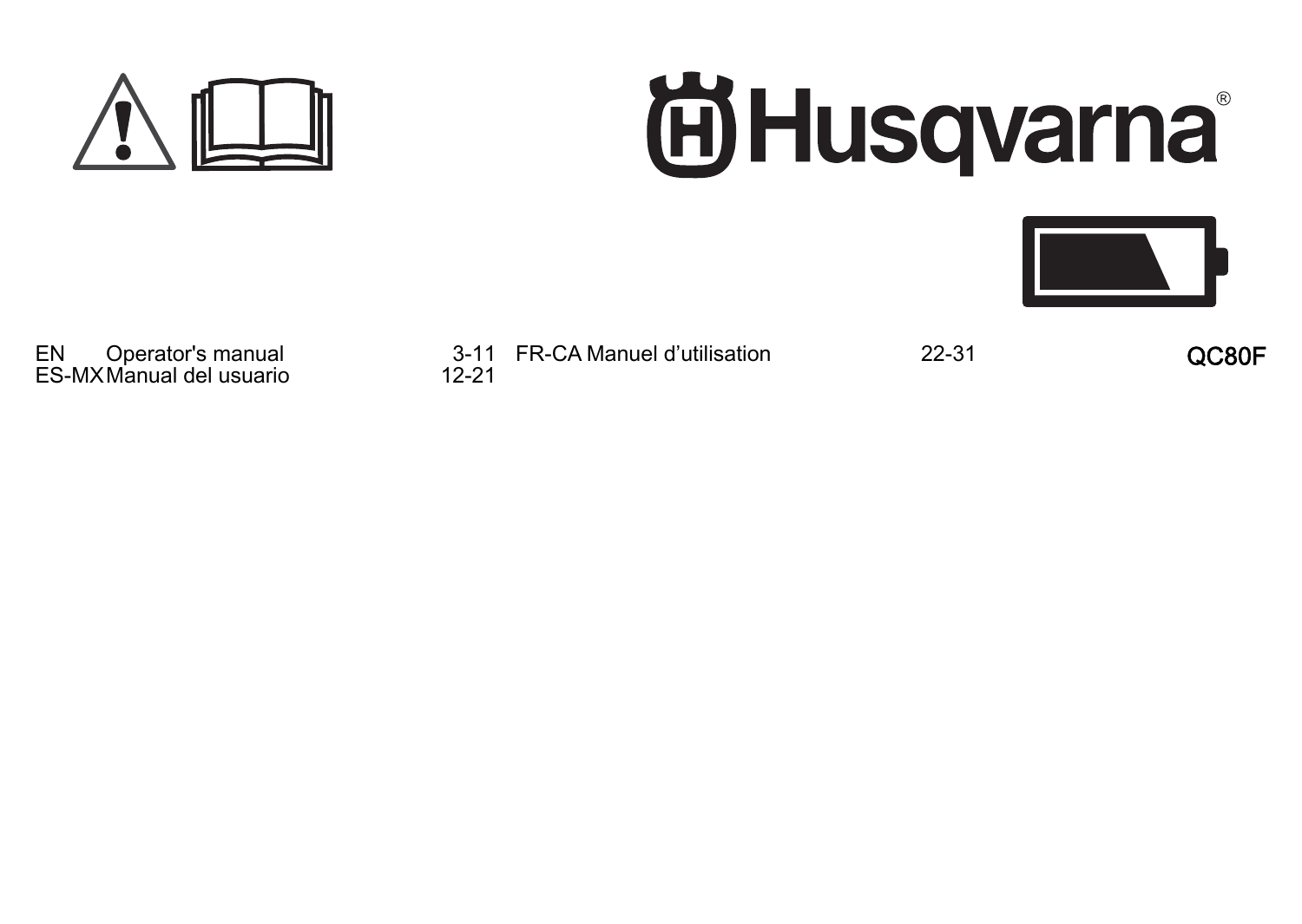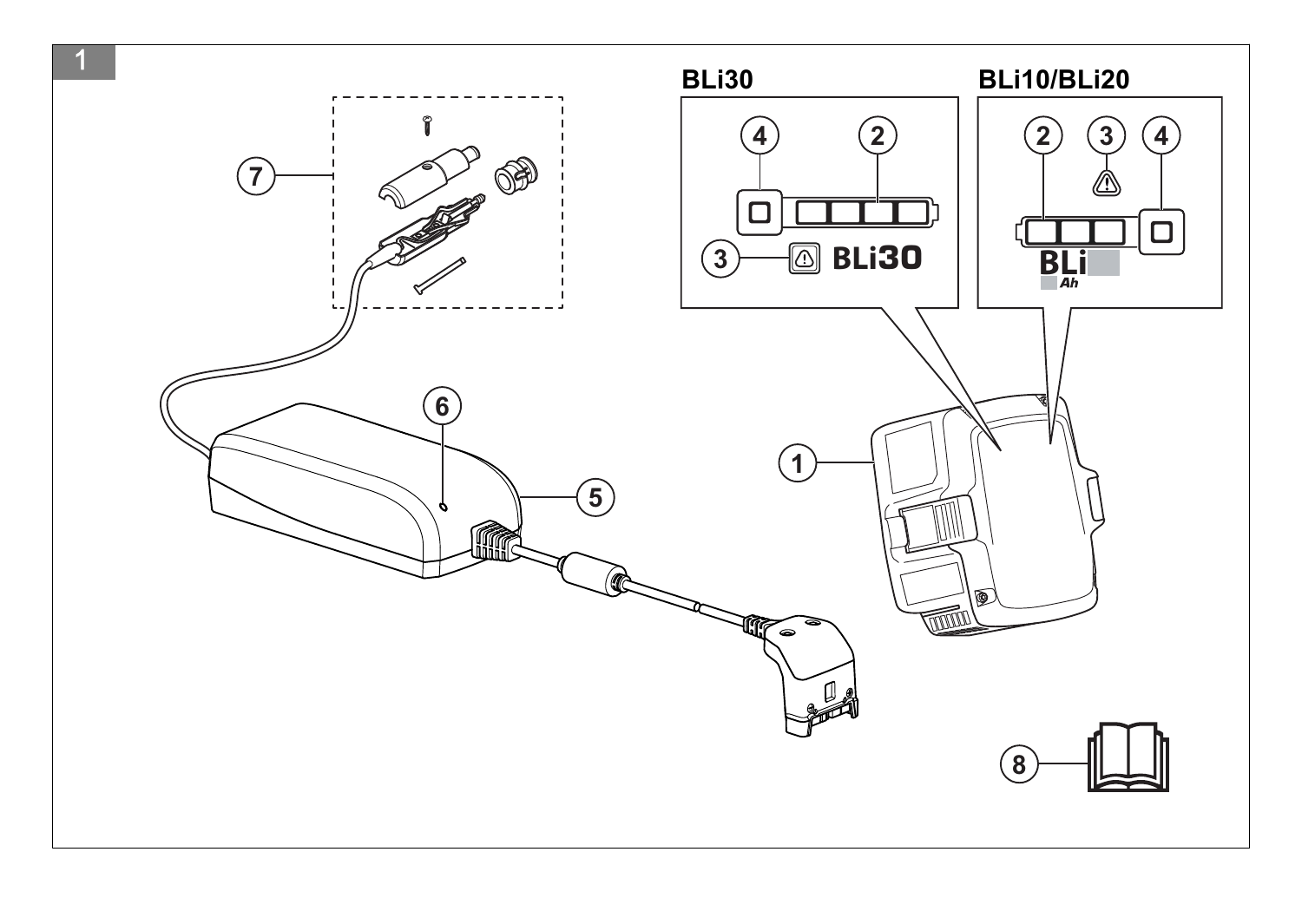#### 1226 - 005 - 18.10.2019 3

#### Full operator's manual

To download the full operator's manual, go to www.husqvarna.com. In the "SUPPORT" section

### PRODUCT OVERVIEW

(Fig. 1)

- 1. Battery
- 2. LED indicator for the state of charge
- 3. Warning LED
- 4. Battery indicator button
- 5. Battery charger
- 6. Charging LED
- 7. Power plug
- 8. Operator's manual

# SYMBOLS ON THE PRODUCT



Be careful and use the product correctly. This

of the web site you find the section where you can download. Read the full operator's manual carefully.

> product can cause serious injury or death to the operator or others.



Read the operator's manual carefully and make sure that you understand the instructions before use.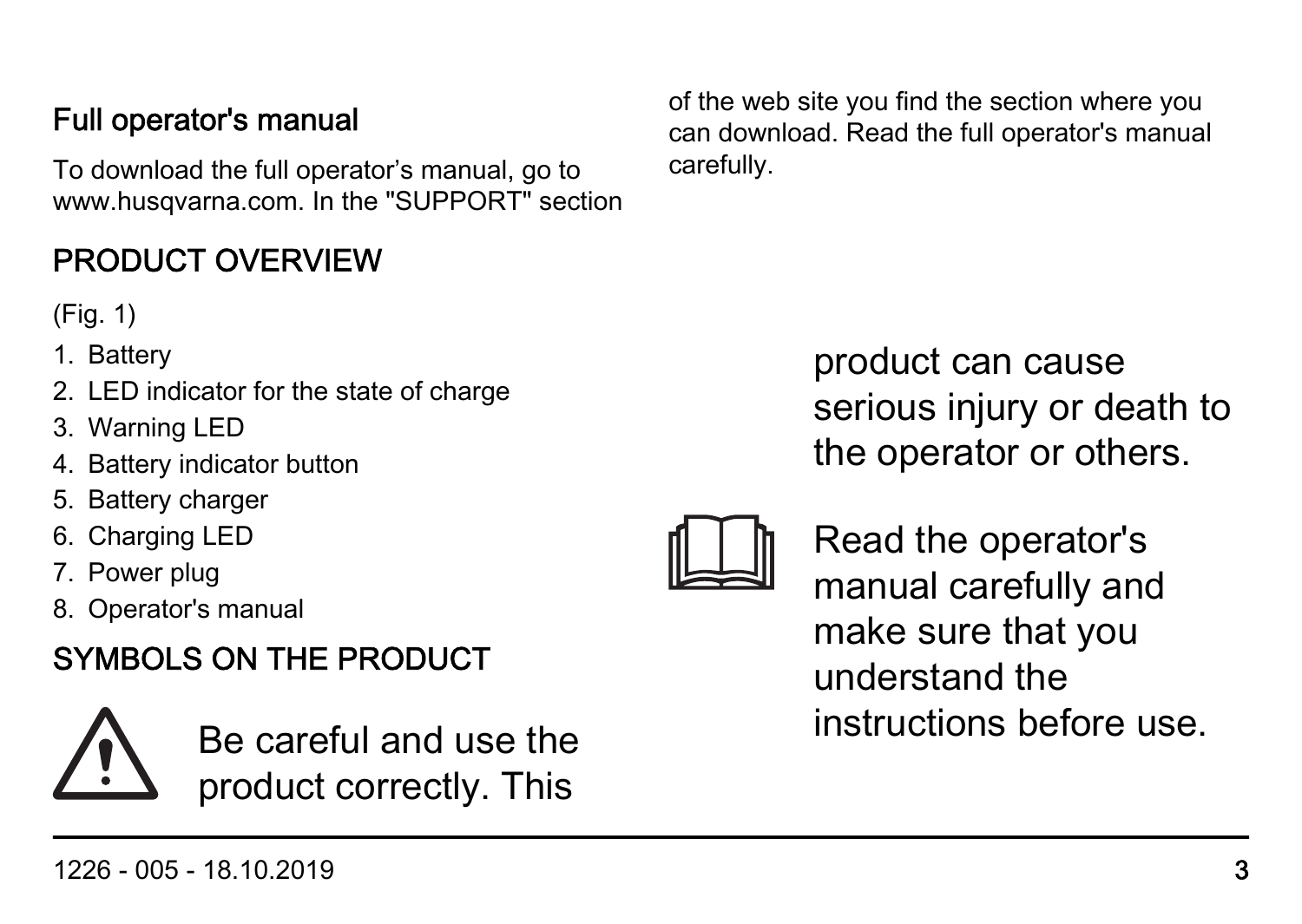

Keep the unit away from water and rain.



Use and keep the battery charger indoors only.

Note: Other symbols/decals on the product refer to certification requirements for some commercial areas.

# IMPORTANT **SAFETY** INSTRUCTIONS –

# SAVE THESE INSTRUCTIONS

DANGER – TO REDUCE THE RISK OF FIRE OR ELECTRIC SHOCK, CAREFULLY FOLLOW THESE INSTRUCTIONS

- 1.This manual contains important safety and operating instructions for Husqvarna QC80F battery charger.
- 2.Before using battery charger, read all instruction and cautionary markings on battery charger, battery and product using battery.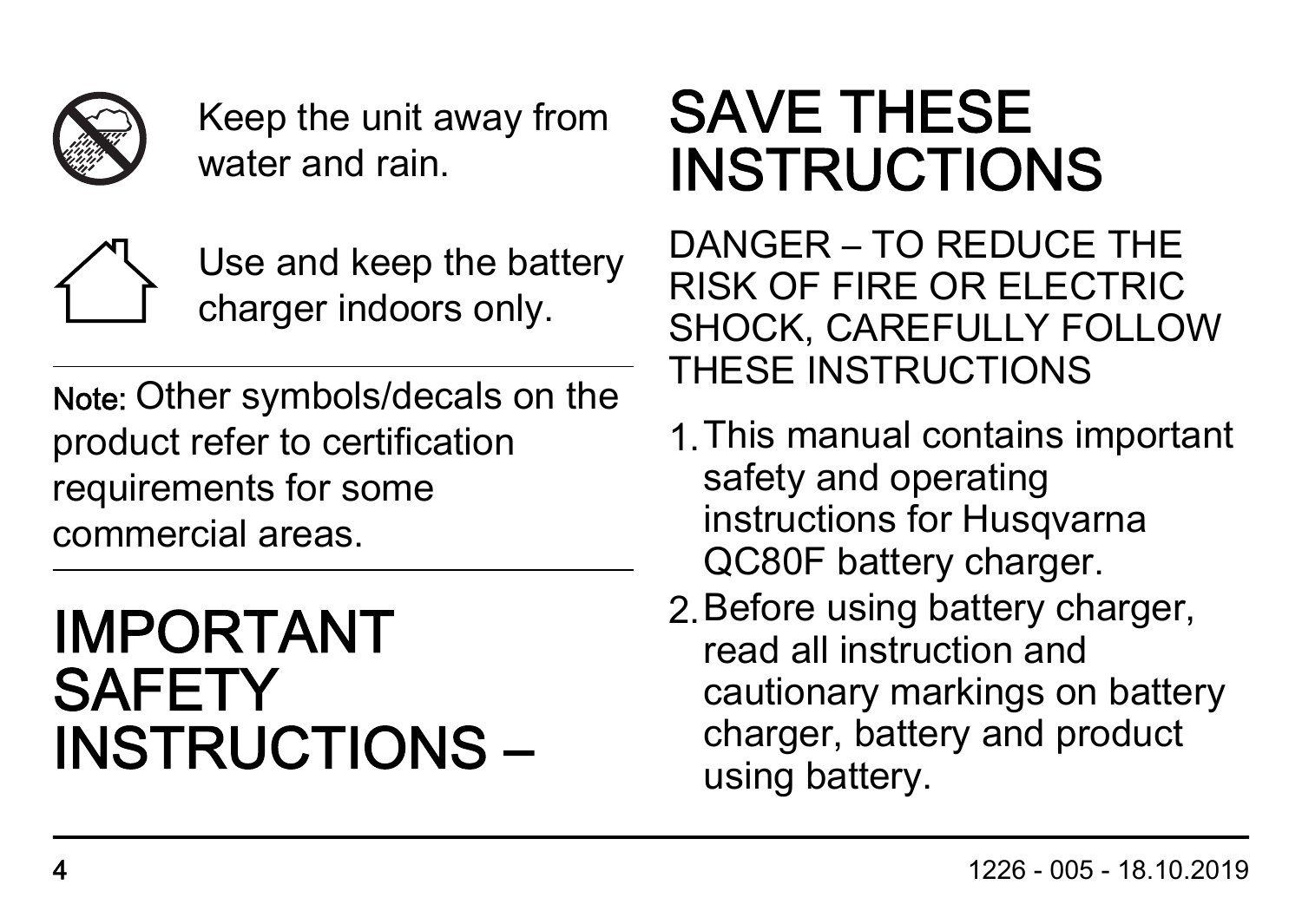## CAUTION: To reduce risk of injury, charge only original Husqvarna BLi series rechargeable batteries. Other types of batteries may burst causing personal injury or damage.

# SAFETY DEFINITIONS

Warnings, cautions and notes are used to point out specially important parts of the manual.





CAUTION: Used if there is a risk of damage to the product, other materials or the adjacent area if the instructions in the manual are not obeyed.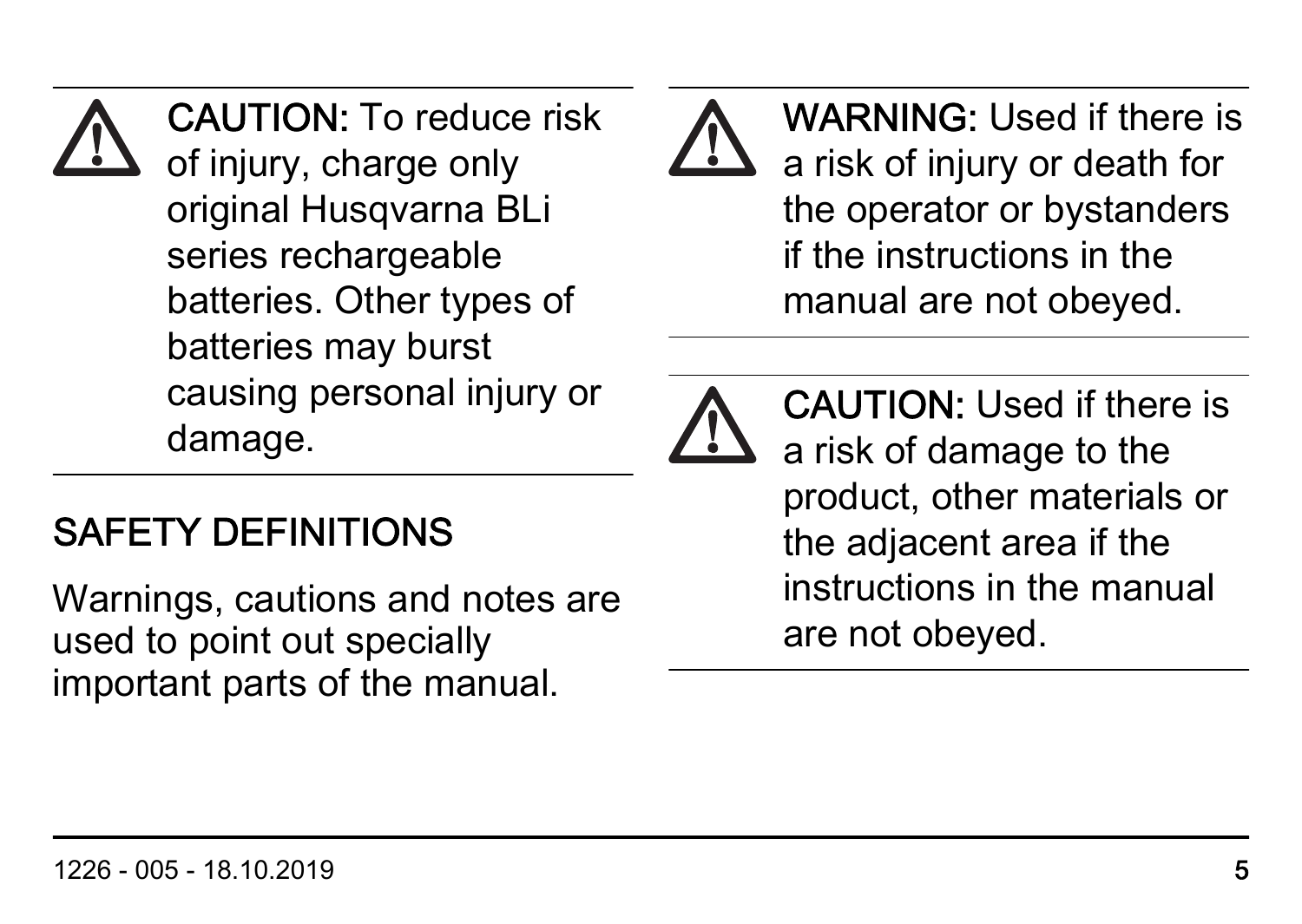Note: Used to give more information that is necessary in a given situation.

# IMPORTANT **SAFETY** INSTRUCTIONS



WARNING: Read all safety warnings and all instructions. Failure to obey the warnings and instructions may result in

electrical shock, fire and/or serious injury.

- Only use the battery charger, QC80F to charge Husqvarna original batteries. The batteries are software encrypted.
- Do not use non-rechargeable batteries.
- Do not try to disassemble or repair the battery charger.
- Do not connect the battery charger terminals to metal objects.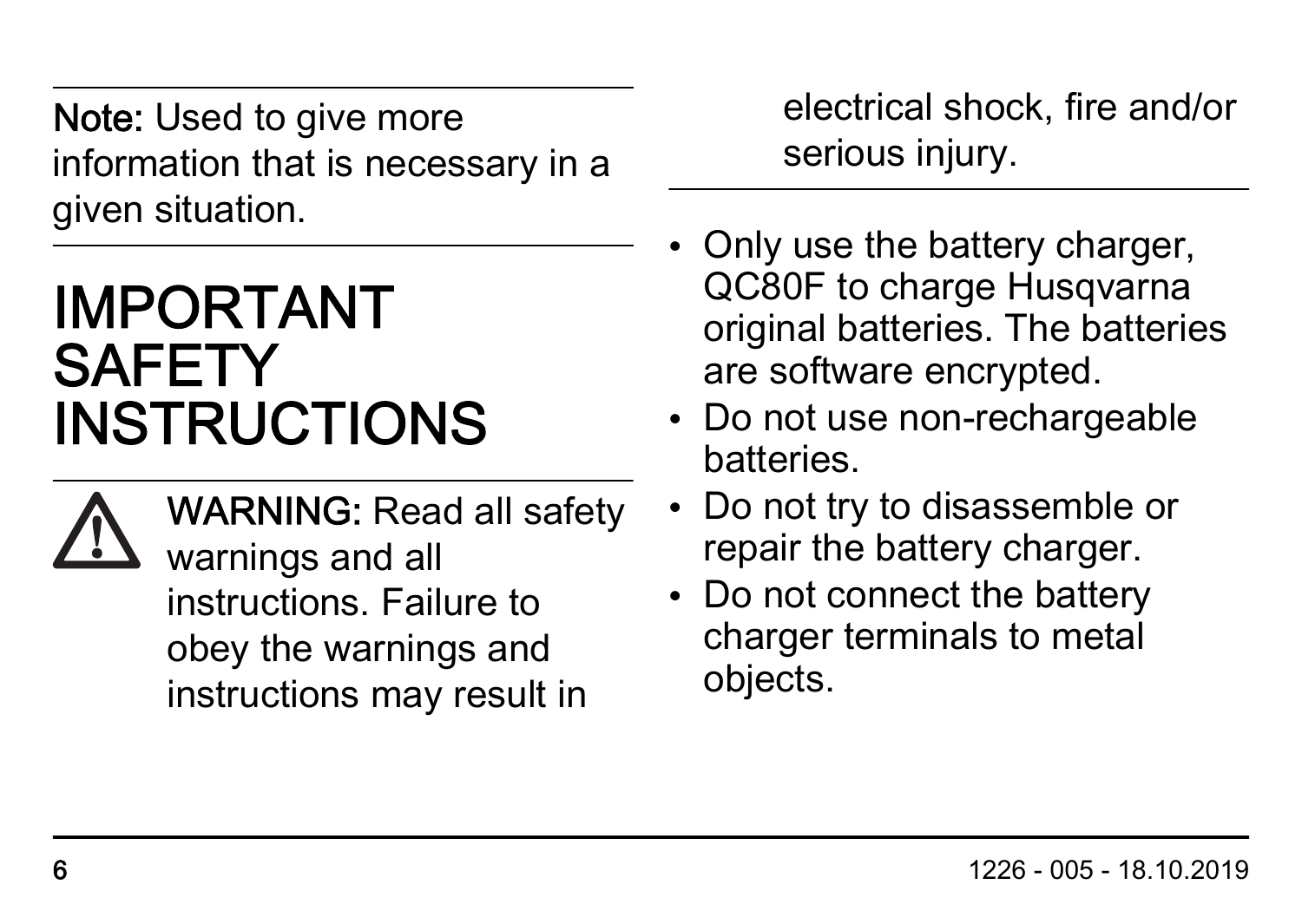- Use an approved grounded mains socket that is not damaged.
- Regularly examine that the power cord is not damaged. Immediately disconnect the battery charger if the power cord is damaged.
- If the power cord is damaged. let an approved service agent replace the power cord.
- Do not lift the battery charger by the power cord. To disconnect the battery charger from a mains socket, pull out the power plug. Do not pull the power cord.
- Keep all cables and extension leads away from water, oil and sharp edges. Make sure that the power cord is not caught between doors, fences or equivalent.
- Do not clean the battery or the battery charger with water.
- Keep the battery charger away from children.
- Do not use a defective or damaged battery charger or battery.
- Do not use the battery charger when there is a risk of lightning.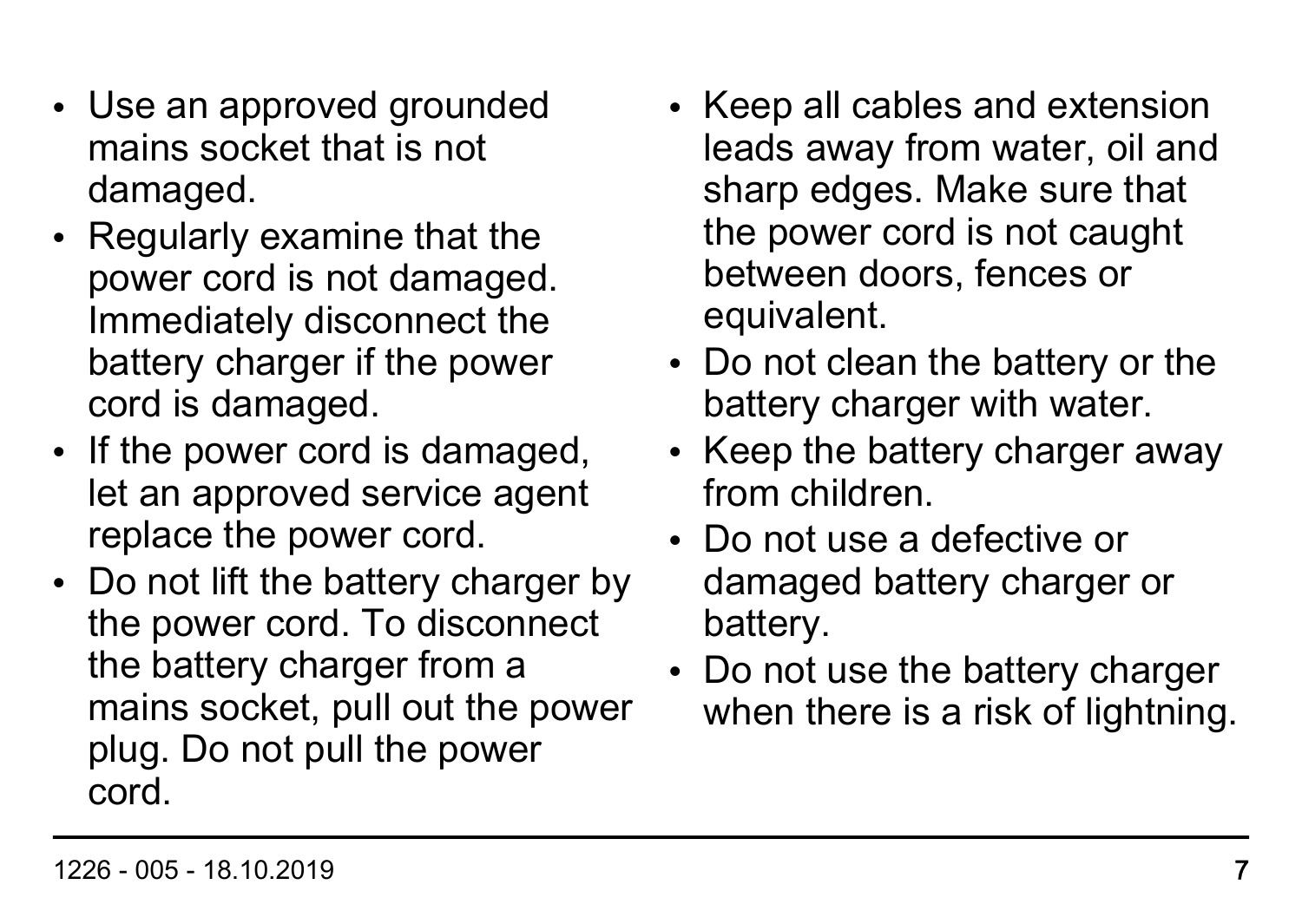- Only use the battery charger indoors in an environment with good airflow and the correct temperature.
- Keep the battery charger away from sunlight. Do not use the battery charger outdoors or in wet conditions.
- Do not operate the battery charger with wet hands.
- Do not use the battery charger near flammable materials or materials that can cause corrosion. Pull out the power plug to the battery charger if there is smoke or fire.
- Do not put a cover on the battery charger during operation.
- This appliance can be used by children aged from 8 years and above and persons with reduced physical, sensory or mental capabilities or lack of experience and knowledge if they have been given supervision or instruction concerning use of the appliance in a safe way and understand the hazards involved. Children shall not play with the appliance. Cleaning and user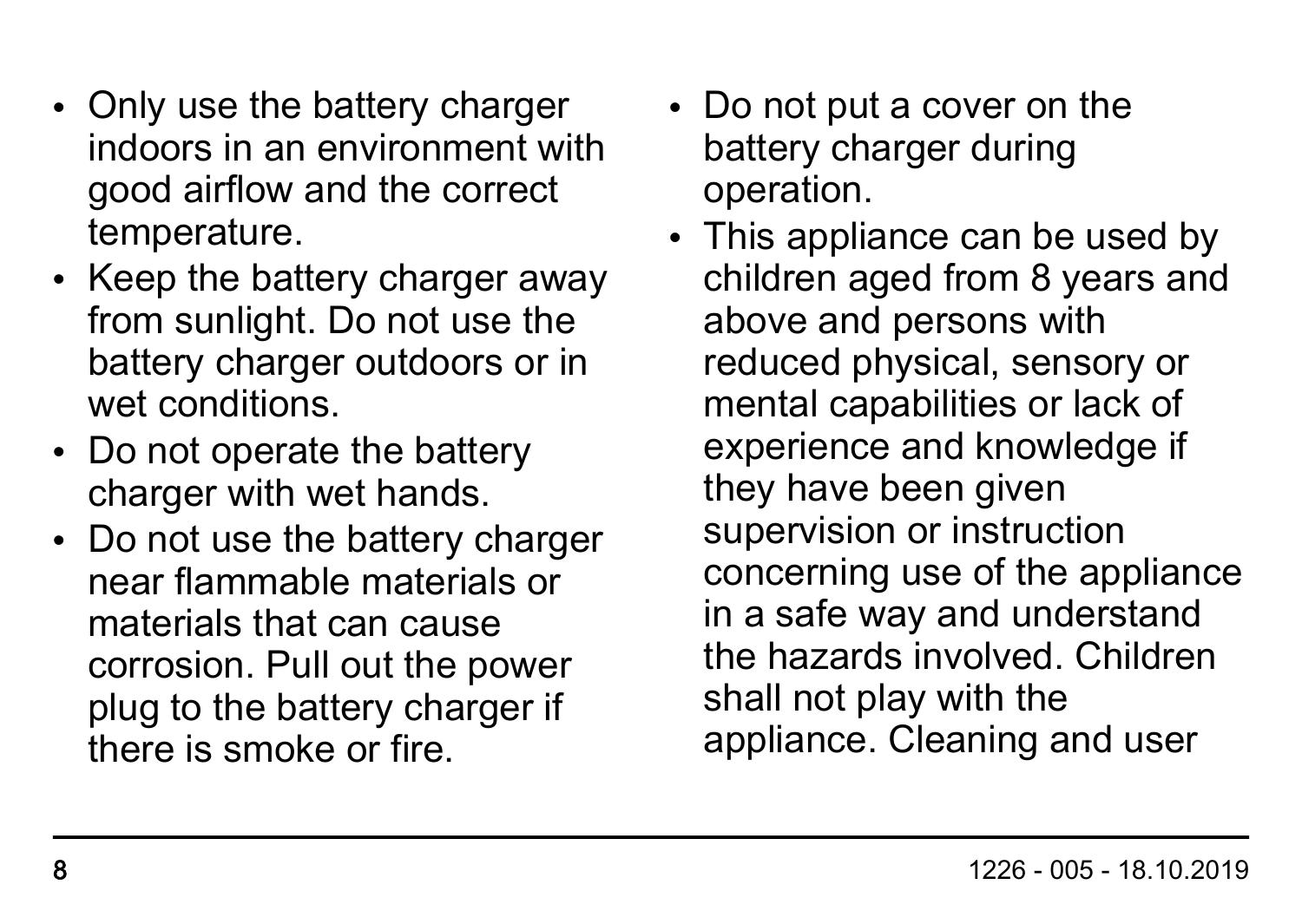maintenance shall not be made by children without supervision.

#### **OPERATION**

- Always use Husqvarna BLi10 or BLi20 batteries.
- Use the battery charger only when the ambient temperature is between 5 °C (41 °F) and 40 °C (104 °F).

#### To charge the battery



CAUTION: Make sure that the battery, the battery charger and the terminals on the battery are clean and dry. Do not put the battery in the battery charger if it is dirty or wet.

1. Connect the battery charger to a power outlet. The charging LED flashes 1 time.



CAUTION: Only connect the battery charger to a power outlet with the voltage and frequency specified on the rating plate.

- 2. Connect the battery to the battery charger. The charging LED comes on.
- 3. Remove the battery from the battery charger.
- 4. Pull the power plug to disconnect the battery charger from the power outlet. Do not pull the power cord.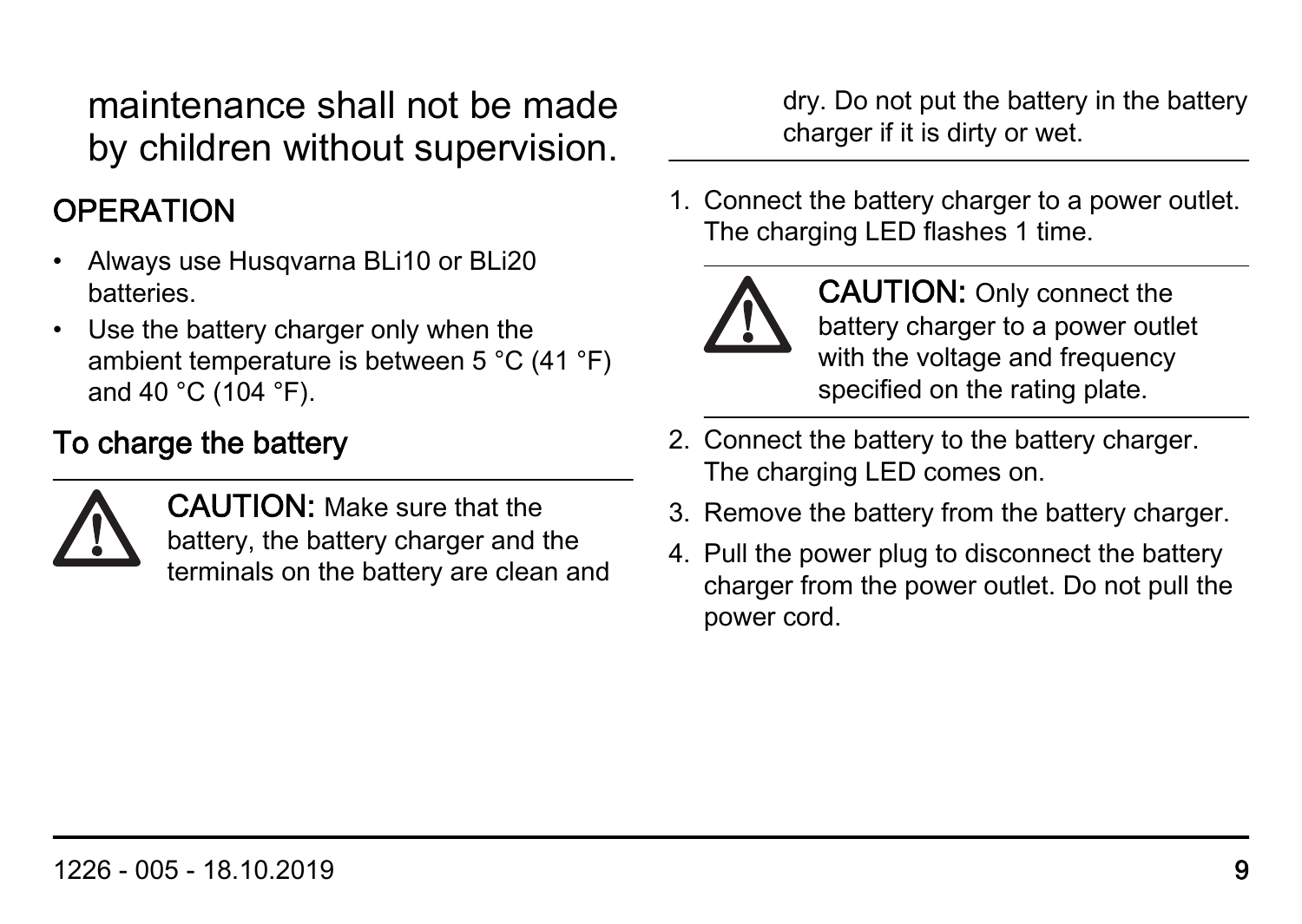#### TROUBLESHOOTING

| Condition                          | Possible faults                                                                   | Possible procedure                                                                                                                                                                                                           |
|------------------------------------|-----------------------------------------------------------------------------------|------------------------------------------------------------------------------------------------------------------------------------------------------------------------------------------------------------------------------|
| The charging LED is red.           | Permanent battery charg-<br>er error.                                             | Speak to your dealer.                                                                                                                                                                                                        |
| The charging LED flash-<br>es red. | Temperature deviation,<br>the battery is too cold or<br>too hot to use or charge. | Let the battery cool down or warm it up. When<br>the battery has the correct temperature, it can<br>be used or charged again. Use the battery<br>charger in ambient temperatures between 5<br>°C (41 °F) and 40 °C (104 °F). |

#### TRANSPORTATION AND STORAGE

- Safely attach the product during transportation to prevent damage and accidents.
- Keep the product in a locked area to prevent access for children or persons that are not approved.
- Put the product in a dry, frost-free and clean space with correct temperature.
- Put the product in storage where the temperature is between 5 °C (41 °F) and 25 °C (77 °F). Keep the product away from sunlight.
- Keep the battery away from the battery charger during storage.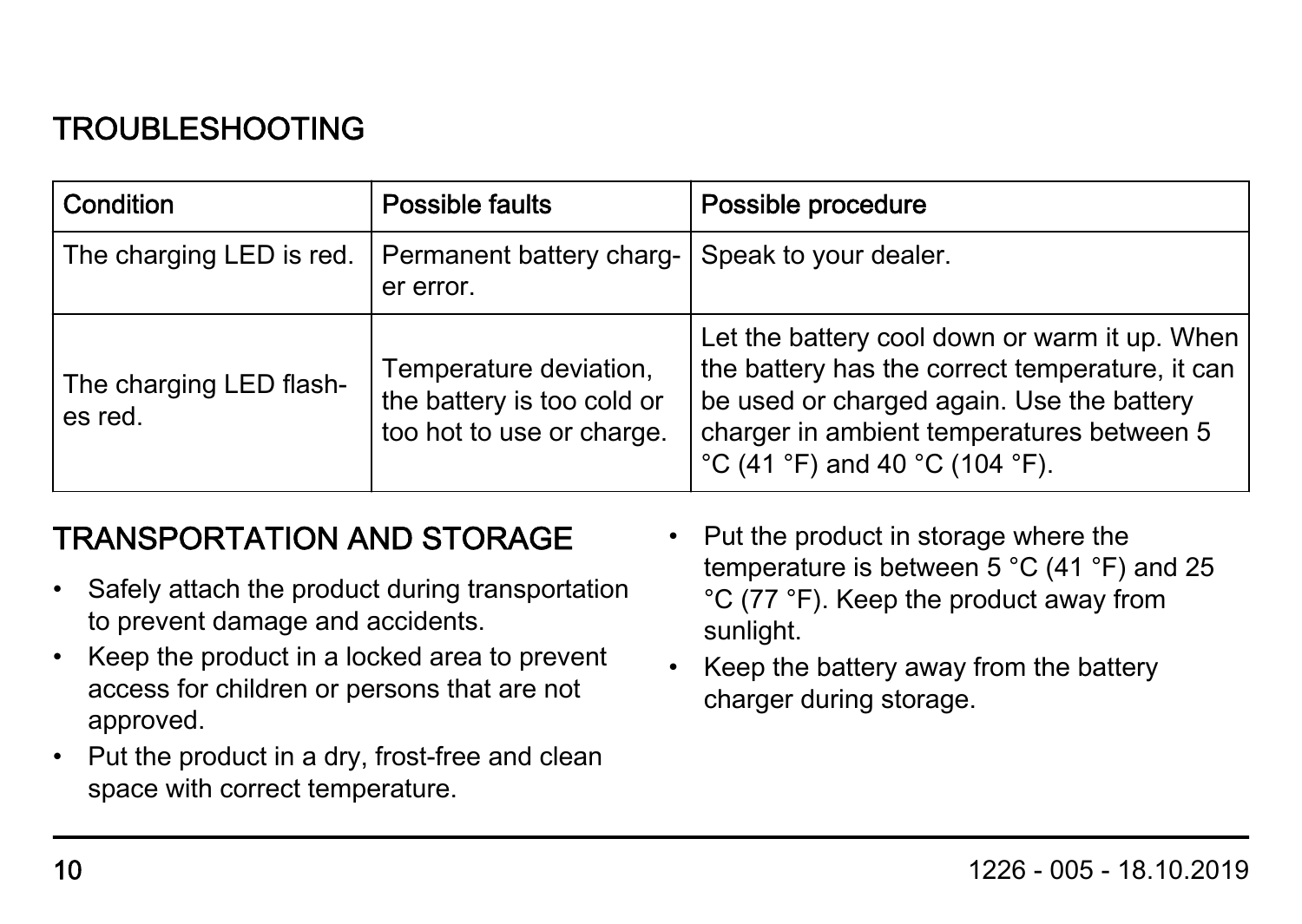#### DISPOSAL

Husqvarna products are not domestic waste and must only be discarded as given in this manual.

- Obey the local disposal requirements and applicable regulations.
- Recycle the product and package at an applicable disposal location.
- Speak to your local Husqvarna dealer for more information on how to recycle and discard the product.

#### TECHNICAL DATA

For technical data, refer to the rating plate of the battery charger.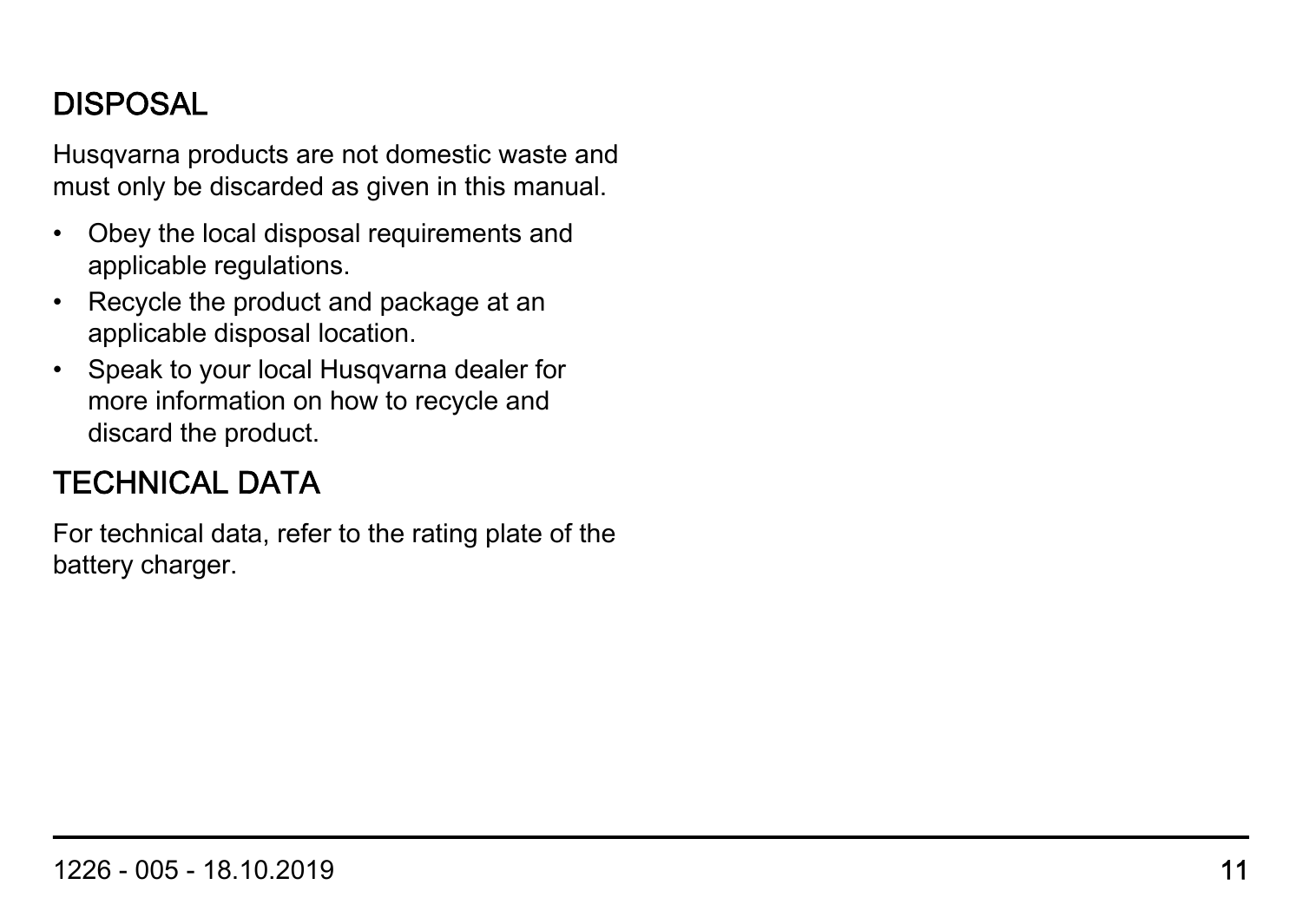#### Manual de usuario completo

Para descargar el manual de usuario completo, diríjase awww.husqvarna.com. En la sección

#### DESCRIPCIÓN GENERAL DEL PRODUCTO

(Fig. 1)

- 1. Batería
- 2. Indicador LED del estado de carga
- 3. Luz LED de advertencia
- 4. Botón del indicador de batería
- 5. Cargador de batería
- 6. LED de carga
- 7. Enchufe
- 8. Manual del usuario

## SÍMBOLOS EN LA MÁQUINA

Tenga cuidado y utilice el producto correctamente.

Este producto puede causar daños graves o fatales al operador o a otras personas.



Lea atentamente el manual de instrucciones y asegúrese de que entiende las

"SUPPORT" (Asistencia) del sitio web, encontrará la sección para descargar. Lea atentamente el manual de usuario completo.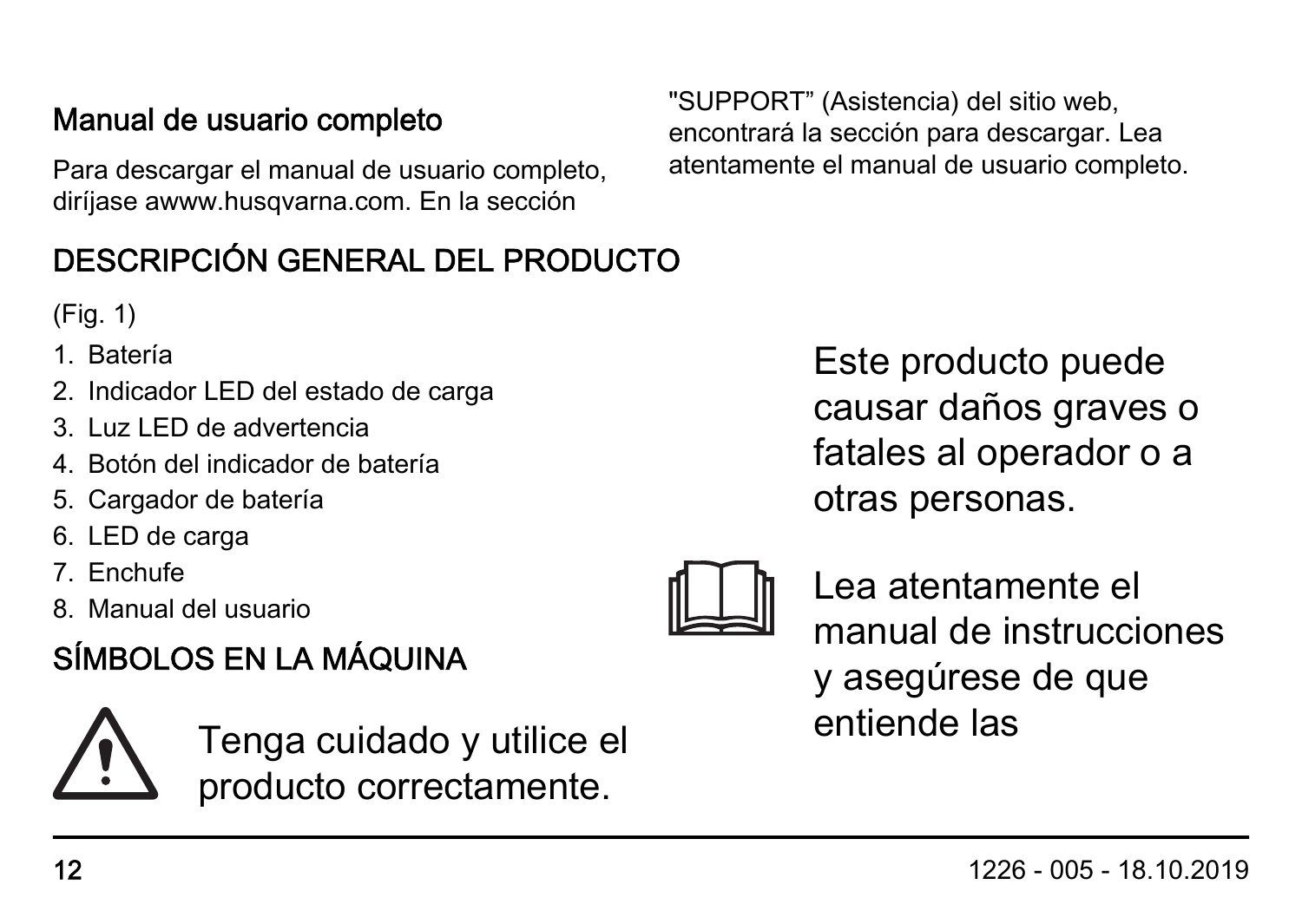instrucciones antes de usar el producto.



Mantenga la unidad alejada del agua y de la lluvia.



Use y mantenga el cargador de batería únicamente en interiores.

Tenga en cuenta: Otros símbolos o etiquetas del producto hacen referencia a requisitos de

certificación de algunas zonas comerciales.

# INSTRUCCIONES DE SEGURIDAD IMPORTANTES: GUARDE ESTAS **INSTRUCCIONES**

PELIGRO: SIGA CUIDADOSAMENTE ESTAS INSTRUCCIONES PARA REDUCIR EL RIESGO DE INCENDIO O DE SACUDIDAS ELÉCTRICAS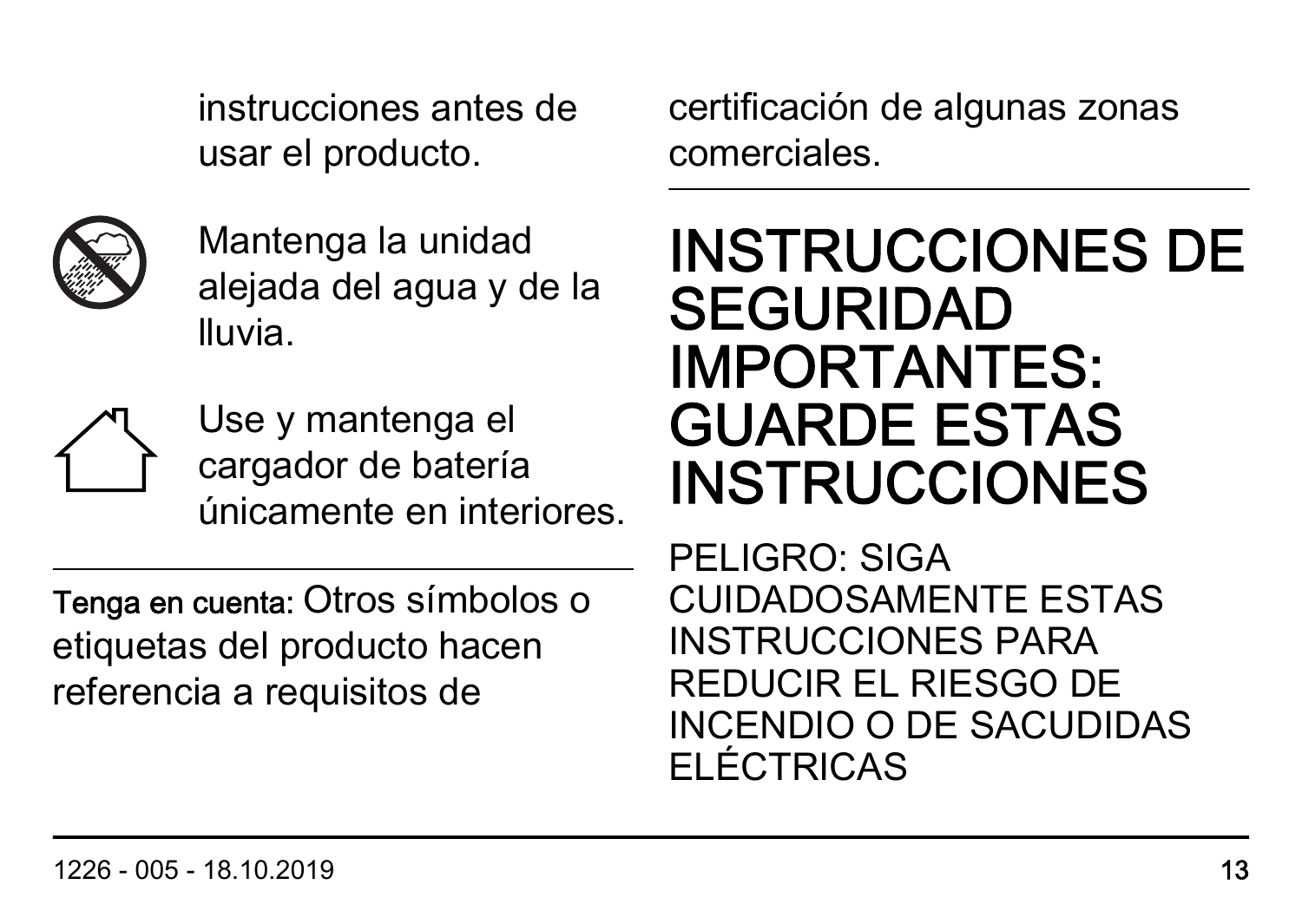- 1.Este manual contiene instrucciones de operación y de seguridad importantes para el cargador de baterías QC80Fde Husqvarna.
- 2.Antes de utilizar el cargador de baterías, lea todas las instrucciones y señales de precaución en el cargador de baterías, en la batería y en el producto que utiliza la batería.



AVISO: Para reducir el riesgo de lesiones, cargue solamente baterías recargables originales de serie BLide Husqvarna.

Otros tipos de baterías pueden estallar y provocar daños personales o daños al producto.

# DEFINICIONES DE SEGURIDAD

Las advertencias, precauciones y notas se utilizan para señalar las piezas particularmente importantes del manual.



## ADVERTENCIA: Se

utilizan para señalar el riesgo de lesiones graves o mortales para el operador o para aquellos que se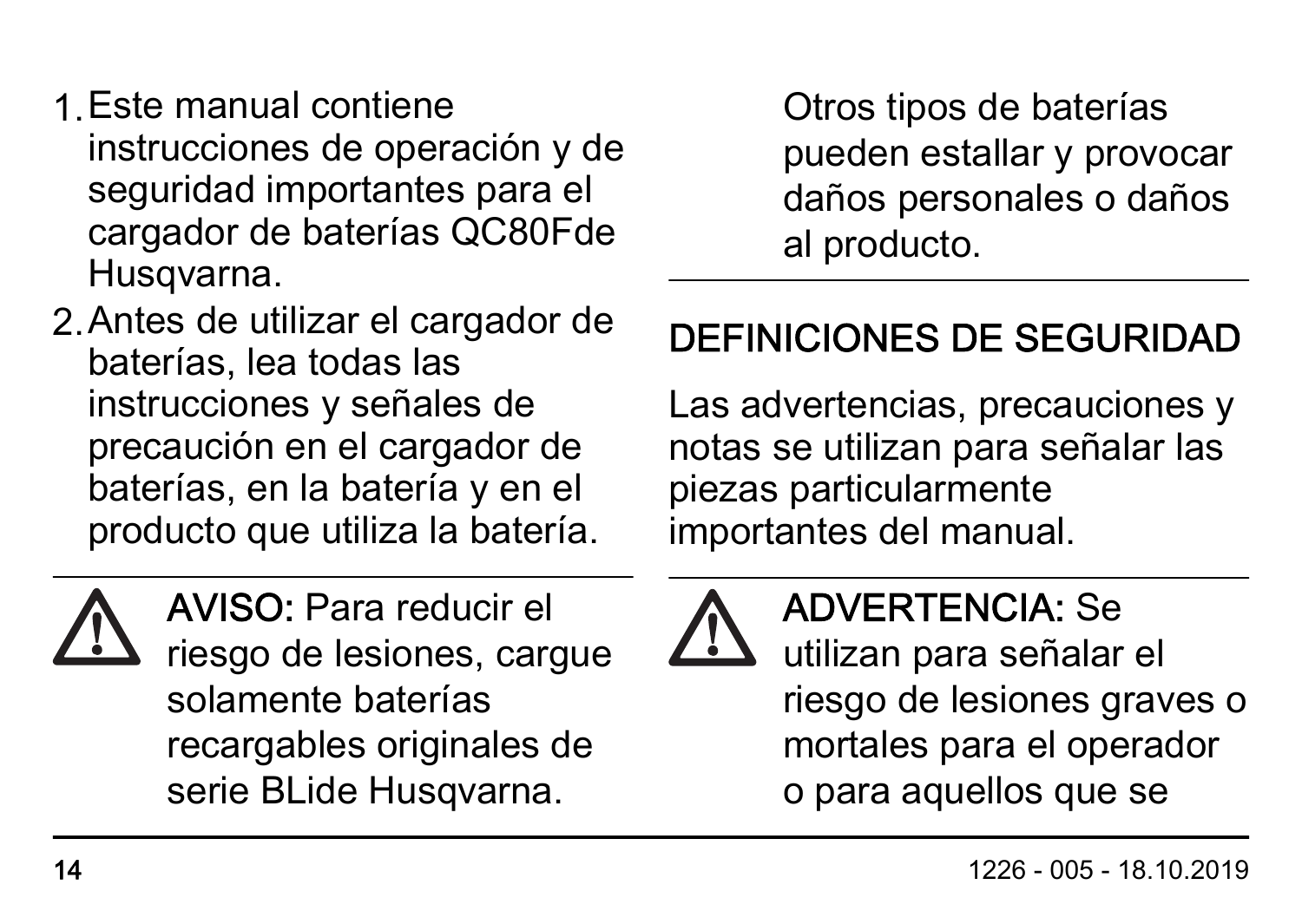encuentren cerca si no se siguen las instrucciones del manual.



AVISO: Se utilizan para señalar el riesgo de dañar la máquina, otros materiales o el área adyacente si no se siguen las instrucciones del manual.

Tenga en cuenta: Se utilizan para entregar más información

necesaria en situaciones particulares.

# INSTRUCCIONES DE SEGURIDAD IMPORTANTES



ADVERTENCIA: Lea todas las advertencias de seguridad y todas las instrucciones. Si no respeta las advertencias ni sigue las instrucciones, se pueden producir sacudidas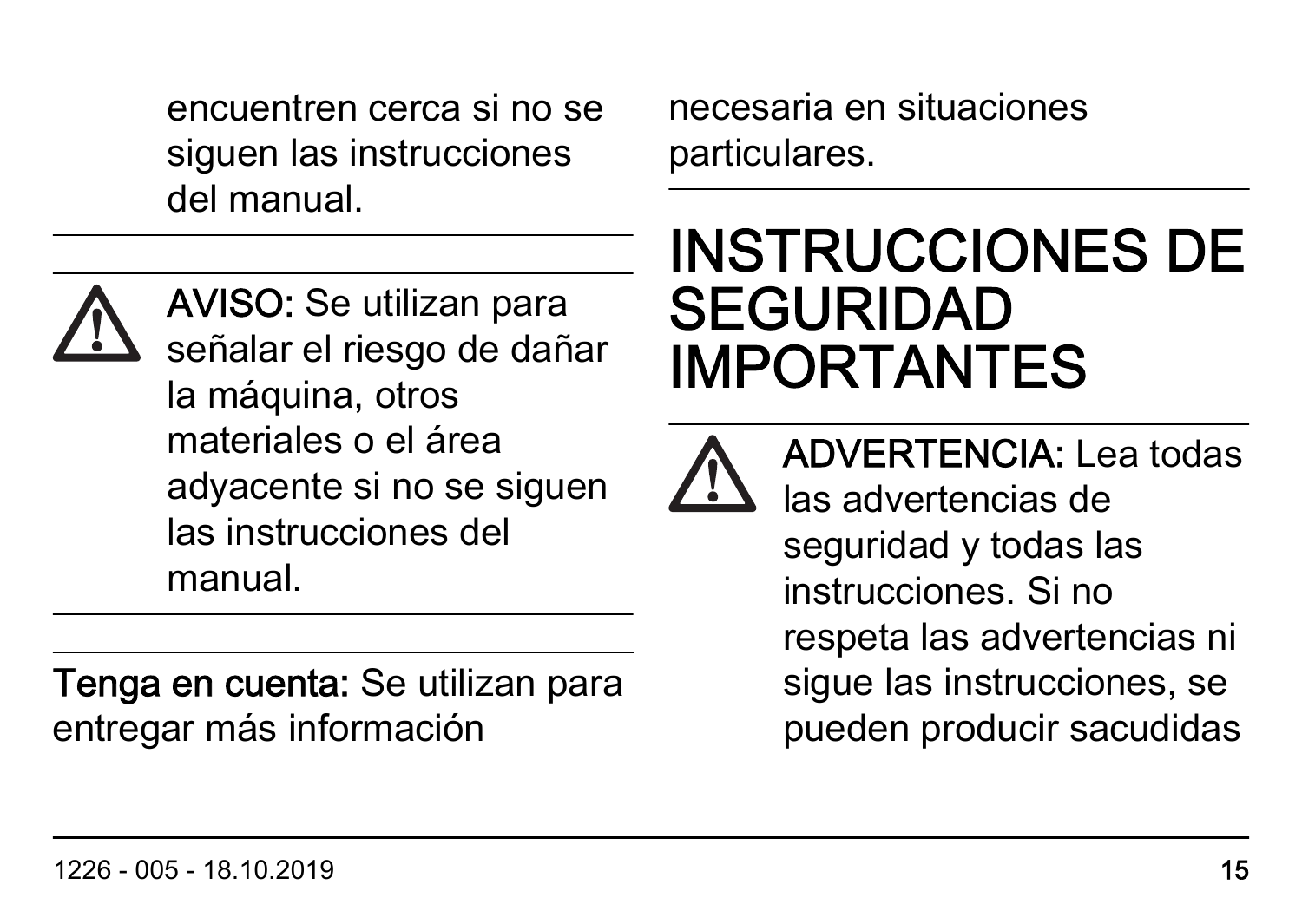eléctricas, incendios o daños graves.

- Solo utilice el cargador de baterías QC80F para cargar baterías originales de Husqvarna. Las baterías cuentan con un software cifrado.
- No utilice baterías no recargables.
- No intente desarmar ni reparar el cargador de la batería.
- No conecte los terminales del cargador de la batería a objetos metálicos.
- Utilice una toma de corriente con conexión a tierra que no presente daños.
- Examine con regularidad que el cable de alimentación no esté dañado. Desconecte inmediatamente el cargador de la batería si el cable de alimentación está dañado.
- Si el cable de alimentación está dañado, solicite que un taller de servicio aprobado lo reemplace.
- No levante el cargador de batería tirando del cable de alimentación. Para desconectar el cargador de la batería de la toma de corriente, retire el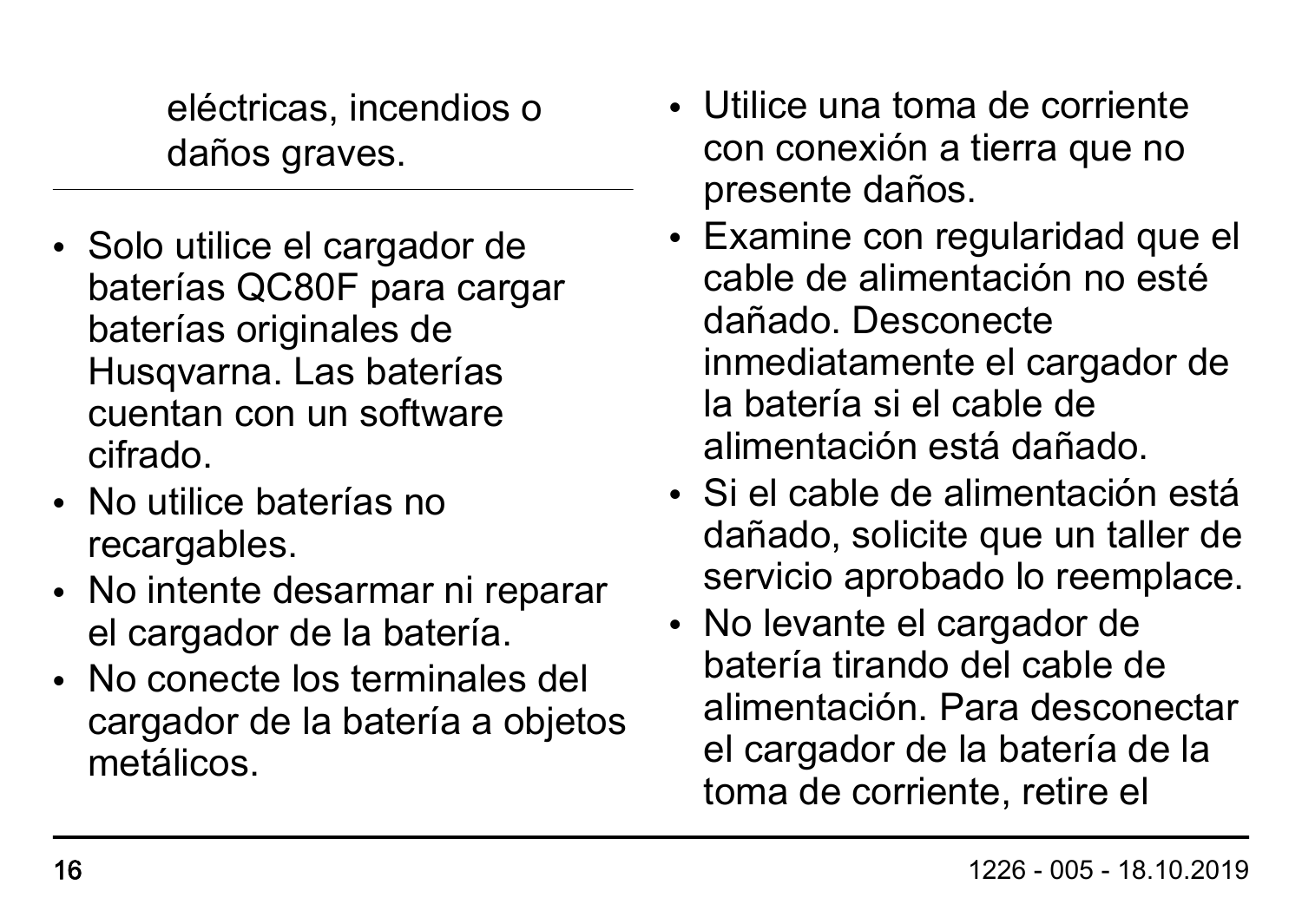enchufe. No tire del cable de alimentación.

- Mantenga todos los cables y extensiones alejados del agua, aceite y bordes afilados. Asegúrese de que el cable de alimentación no quede atrapado entre puertas, cercos ni objetos similares.
- No limpie con agua la batería o el cargador de batería.
- Mantenga el cargador de la batería alejado de los niños.
- No utilice baterías ni cargadores de baterías defectuosos o dañados.
- No utilice el cargador de la batería cuando haya un riesgo de tormentas eléctricas.
- Si va a utilizar el cargador de la batería en espacios interiores, asegúrese de que sea en un ambiente con un buen flujo de aire y una temperatura adecuada.
- Mantenga el cargador de la batería alejado de la luz solar. No utilice el cargador de la batería en espacios exteriores o en condiciones de humedad.
- No manipule el cargador de la batería con las manos mojadas.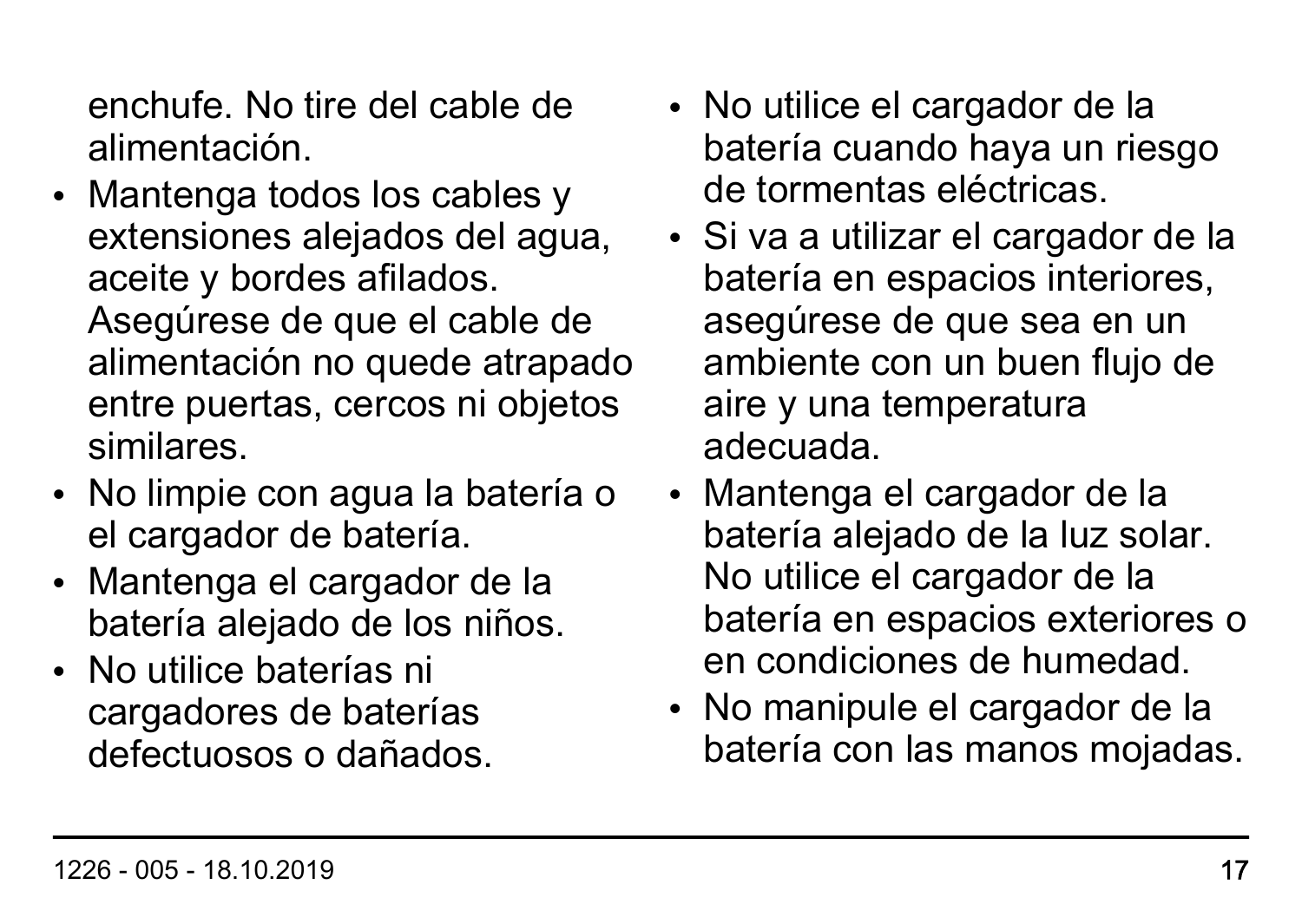- No utilice el cargador de batería cerca de materiales inflamables o materiales que puedan causar corrosión. Desconecte el cargador de batería del enchufe en caso de incendio o humo.
- No cubra el cargador de la batería durante el funcionamiento.
- Este aparato puede ser utilizado por niños de 8 años o mayores, y por personas con capacidades físicas, sensoriales o cognitivas reducidas, o que carezcan de la experiencia y los conocimientos necesarios, solo si se los

supervisa o reciben instrucciones sobre el uso del aparato de manera segura y si comprenden los peligros involucrados. Los niños no deben jugar con el aparato. La limpieza y el mantenimiento por parte del usuario no debe hacerlo un niño sin supervisión.

#### FUNCIONAMIENTO

- Siempre utilice baterías Husqvarna BLi10 o BLi20.
- Utilice el cargador de baterías solo cuando la temperatura ambiente sea de entre 5 °C (41 °F) y 40 °C (104 °F).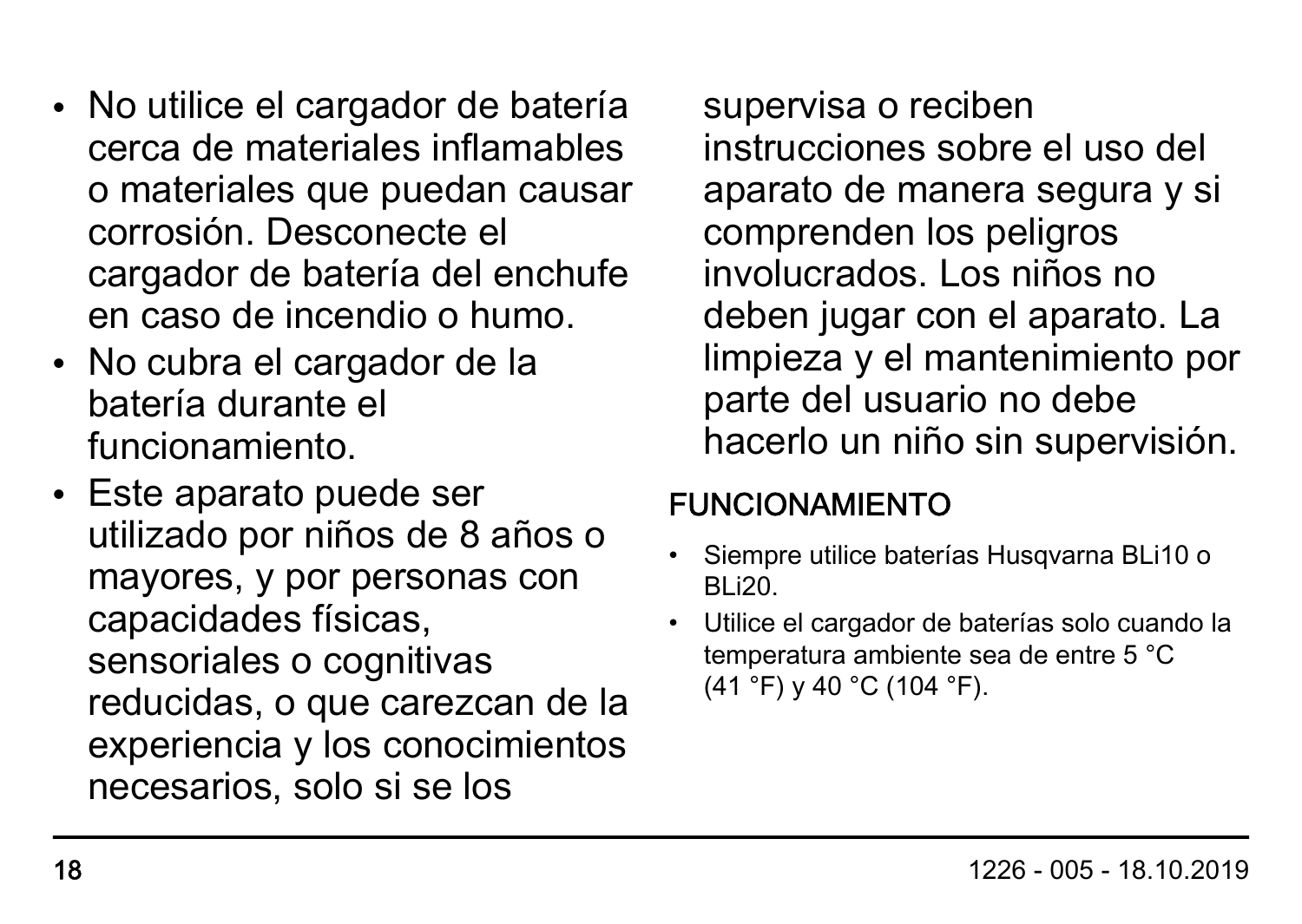#### Para cargar la batería



AVISO: Asegúrese de que la batería, el cargador de baterías y los terminales de la batería estén limpios y secos. Si la batería está sucia o húmeda, no la coloque en el cargador de baterías.

1. Conecte el cargador de baterías a una toma de corriente. El LED de carga parpadea una vez.

con el voltaje y la frecuencia que se especifican en la placa de características.

- 2. Conecte la batería al cargador. El LED de carga se enciende.
- 3. Quite la batería del cargador de la batería.
- 4. Tire del enchufe para desconectar el cargador de baterías de la toma de corriente. No tire del cable de alimentación.



AVISO: Solo conecte el cargador de baterías a una toma de corriente

#### RESOLUCIÓN DE PROBLEMAS

| Estado                                          | Posibles fallas                               | Procedimiento posible        |
|-------------------------------------------------|-----------------------------------------------|------------------------------|
| EI LED de carga se en-<br>ciende en color rojo. | Error permanente del<br>cargador de baterías. | Consulte a su concesionario. |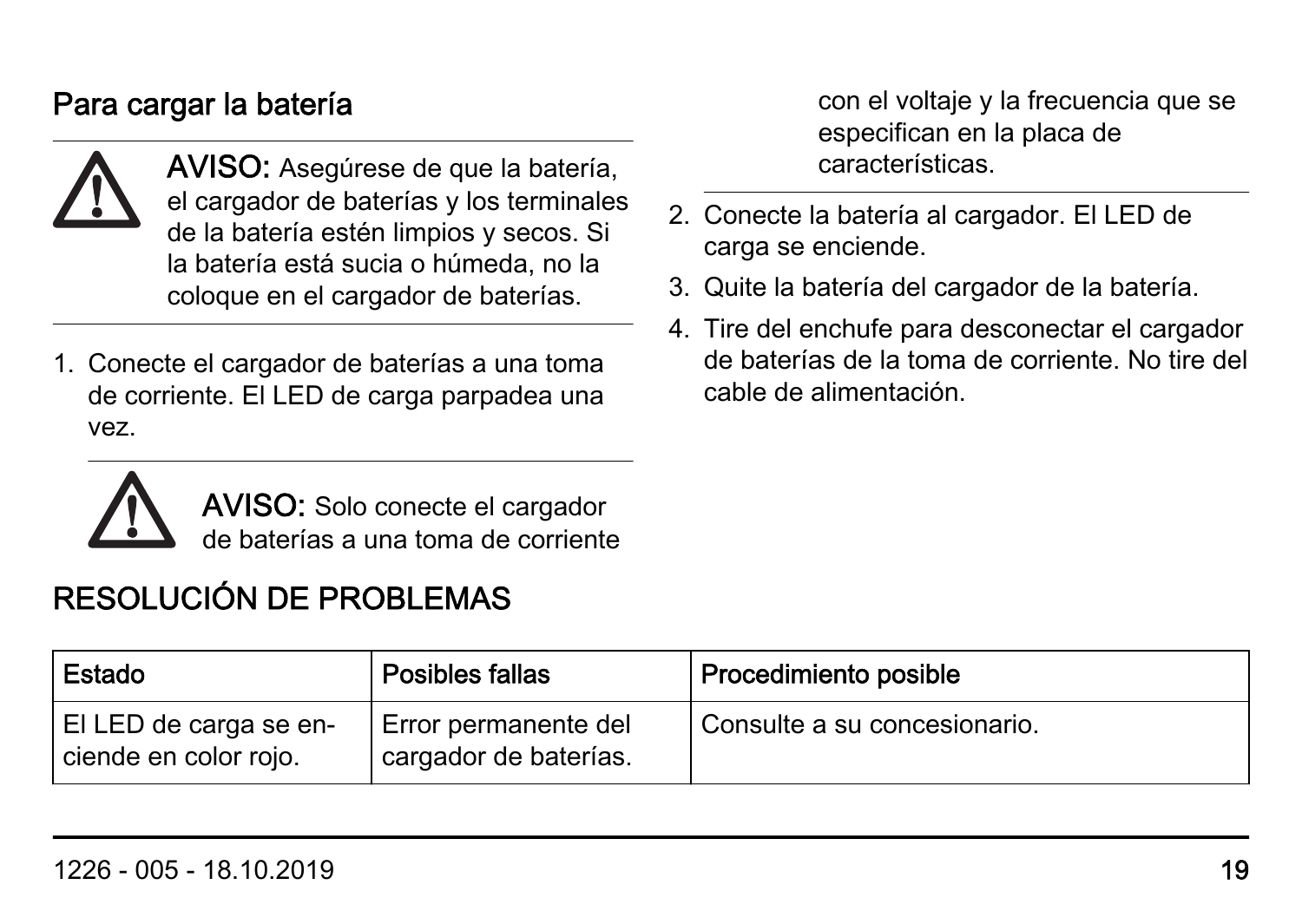| Estado                                       | Posibles fallas                                                                                                            | Procedimiento posible                                                                                                                                                                                                                                    |
|----------------------------------------------|----------------------------------------------------------------------------------------------------------------------------|----------------------------------------------------------------------------------------------------------------------------------------------------------------------------------------------------------------------------------------------------------|
| El LED de carga parpa-<br>dea en color rojo. | Desviación de temperatu-<br>ra, la batería está dema-<br>siado fría o demasiado<br>caliente para utilizarla o<br>cargarla. | Deje que la batería se enfríe o se caliente.<br>Cuando la batería tenga la temperatura co-<br>rrecta, se puede utilizar o cargar nuevamente.<br>Utilice el cargador de baterías a temperaturas<br>ambiente de entre 5 °C (41 °F) y 40 °C<br>$(104 °F)$ . |

#### TRANSPORTE Y ALMACENAMIENTO

- Asegure bien el producto durante el transporte para evitar daños y accidentes.
- Mantenga el producto en un área cerrada para evitar que los niños u otras personas sin autorización puedan acceder a él.
- Coloque el producto en un lugar seco, protegido de la escarcha y limpio con la temperatura correcta.
- Guarde el producto a una temperatura de entre 5 °C (41 °F) y 25 °C (77 °F). Mantenga el producto alejado de la luz solar.

• Mantenga la batería lejos del cargador de la batería durante el almacenamiento.

## ELIMINACIÓN

Los productos de Husqvarnano son residuos domésticos y solo se deben desechar como se indica en este manual.

- Respete las regulaciones aplicables y las normas locales de eliminación de residuos.
- Recicle el producto y el paquete en un lugar adecuado para tal propósito.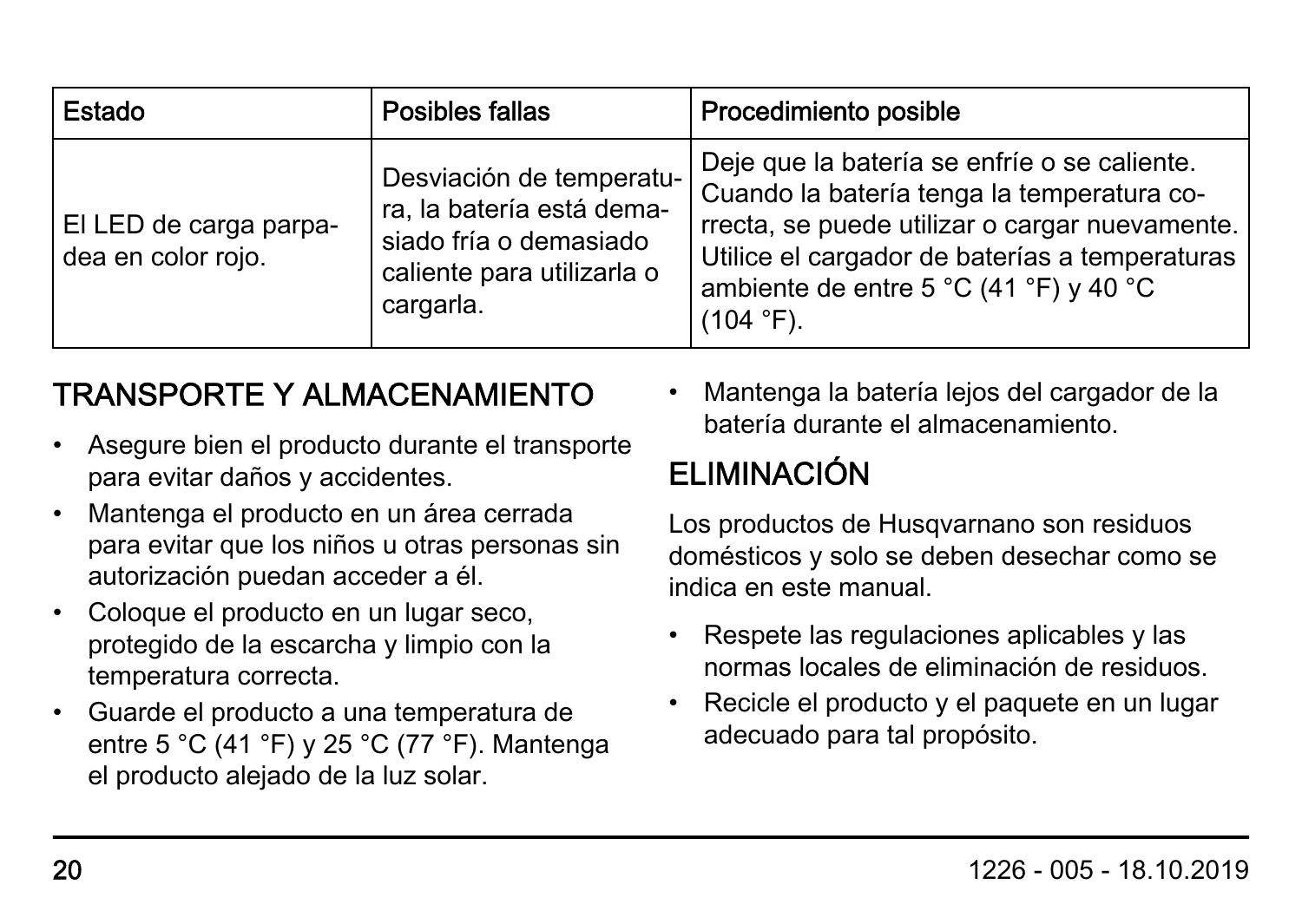• Comuníquese con su distribuidor local de Husqvarna para obtener más información sobre cómo reciclar y eliminar el producto.

## DATOS TÉCNICOS

Para conocer los datos técnicos, consulte la placa de características del cargador de baterías.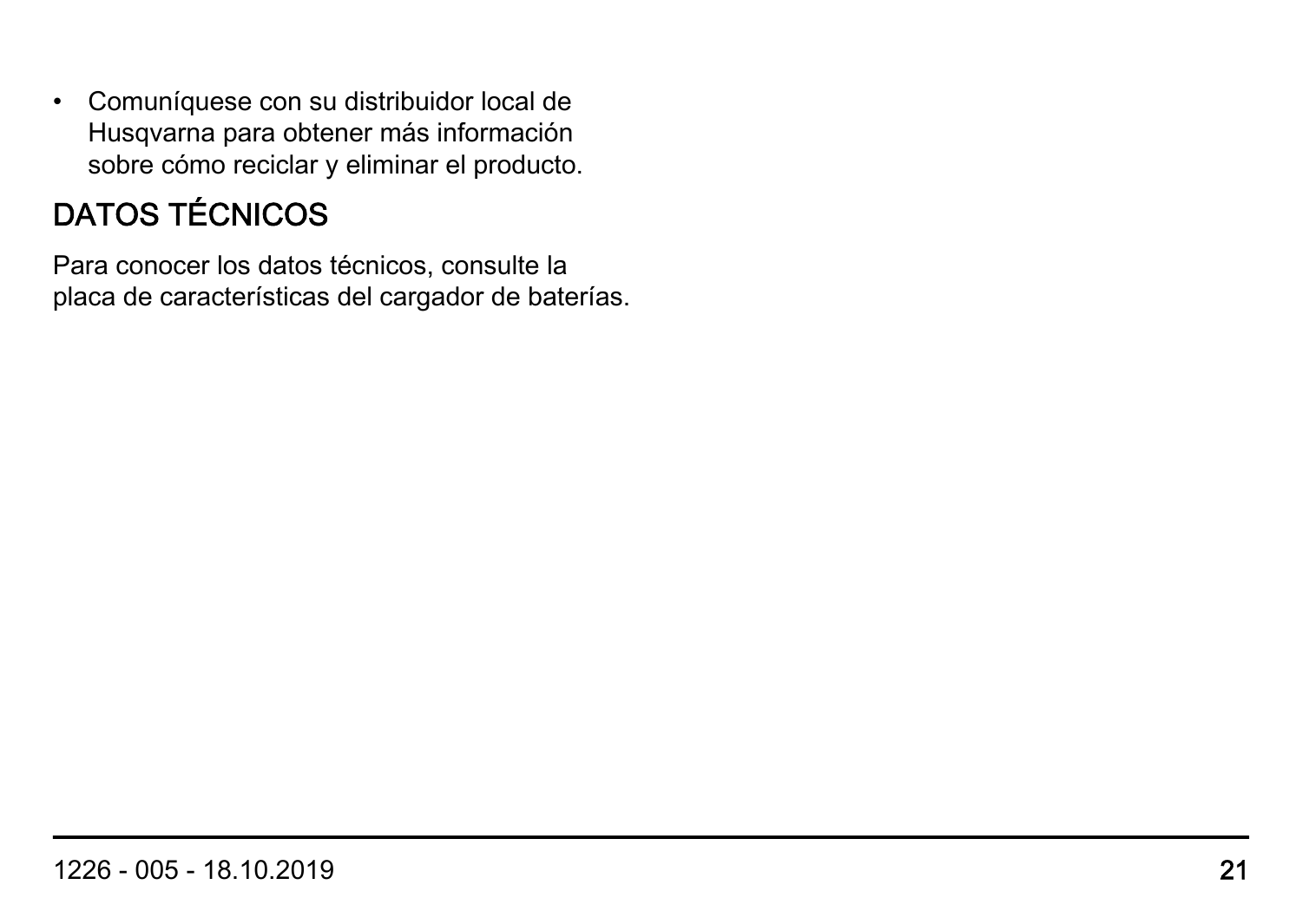#### Manuel de l'opérateur complet

Pour télécharger le manuel de l'opérateur complet, rendez-vous sur www.husqvarna.com.

## PRÉSENTATION DU PRODUIT

(Fig. 1)

- 1. Batterie
- 2. Voyant DEL du système de charge
- 3. DEL d'avertissement
- 4. Bouton indicateur de la batterie
- 5. Chargeur de batterie
- 6. Voyant DEL du système de charge
- 7. Prise d'alimentation
- 8. Manuel d'utilisation

Dans le chapitre « ASSISTANCE » du site Web, vous trouverez la section où vous pouvez le télécharger. Lire attentivement le manuel de l'opérateur complet.

#### SYMBOLES FIGURANT SUR LE PRODUIT



Faire attention et utiliser le produit correctement. Cet outil peut causer des blessures graves, ou même mortelles, à l'utilisateur et à d'autres personnes.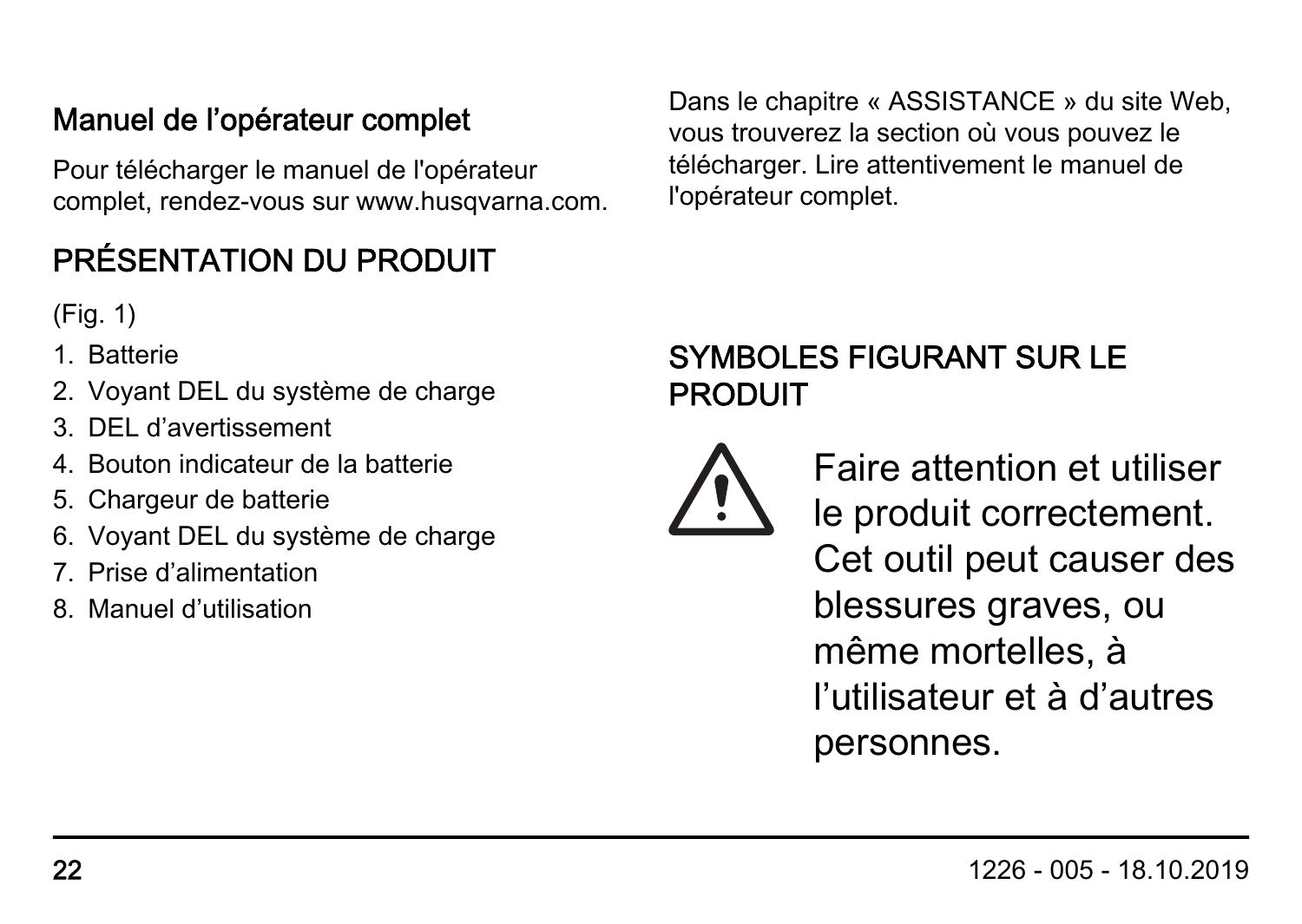

Avant d'utiliser la tondeuse, lire attentivement le manuel d'utilisation et veiller à bien comprendre les directives.



Protéger l'appareil de l'eau et de la pluie.



Utiliser et garder le chargeur de batterie seulement dans un endroit clos.

Remarque : Les autres symboles et autocollants apposés sur le produit se rapportent aux exigences en matière de certification pour certaines zones commerciales.

# INSTRUCTIONS DE **SÉCURITÉ** IMPORTANTES −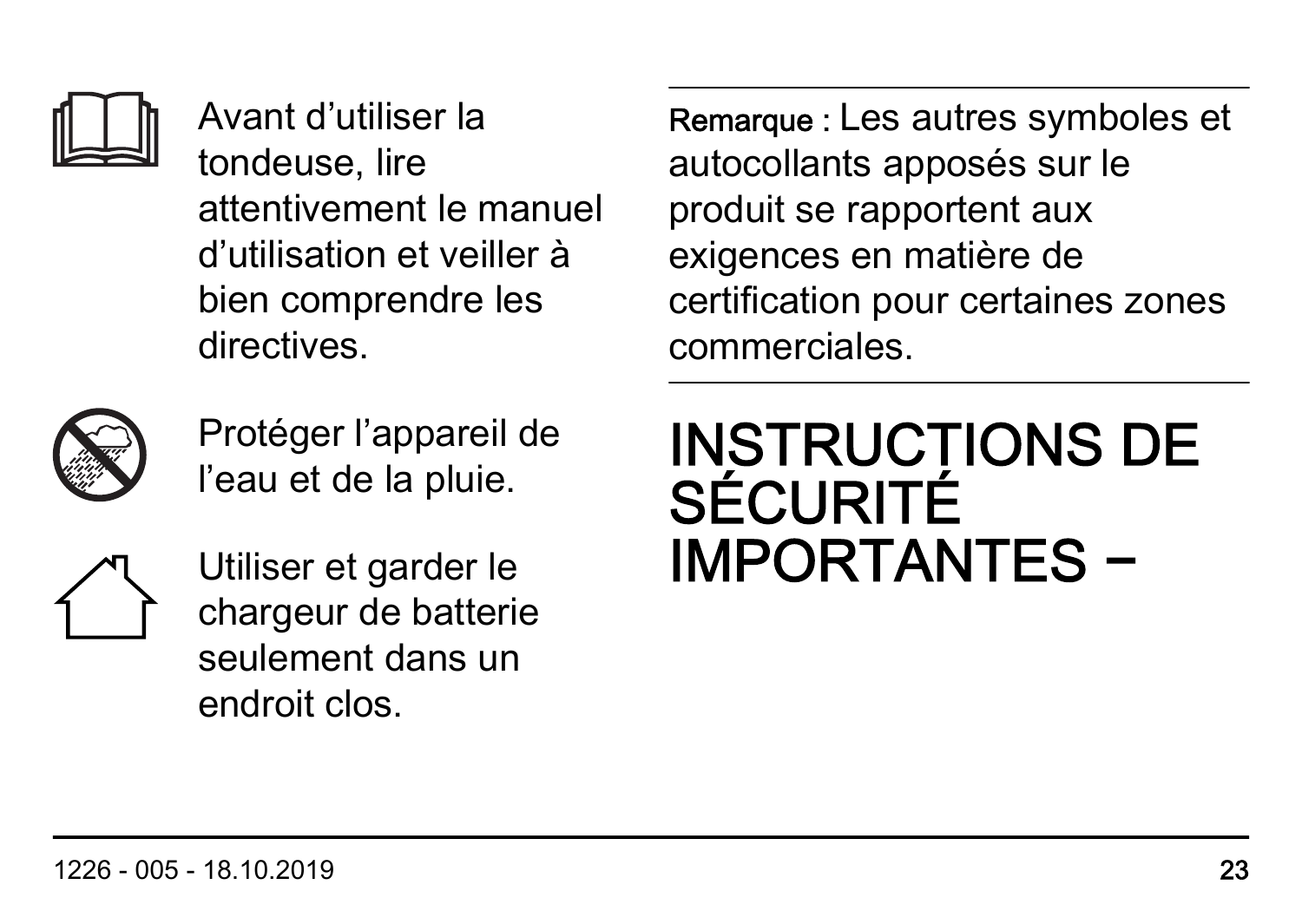# CONSERVER CES INSTRUCTIONS

DANGER − POUR RÉDUIRE LE RISQUE D'INCENDIE OU DE CHOC ÉLECTRIQUE, SUIVRE SCRUPULEUSEMENT CES **CONSIGNES** 

- 1.Ce manuel contient d'importantes instructions de sécurité et d'utilisation pour le chargeur de batterie Husqvarna QC80F.
- 2.Avant d'utiliser le chargeur de batterie, lire toutes les instructions et les avis de

sécurité situés sur le chargeur de batterie, sur la batterie et sur le produit utilisant cette batterie.



MISE EN GARDE : Pour réduire les risques de blessure, charger seulement les batteries rechargeables d'origine de la série Husqvarna BLi. D'autres types de batteries pourraient exploser et engendrer des blessures et des dommages.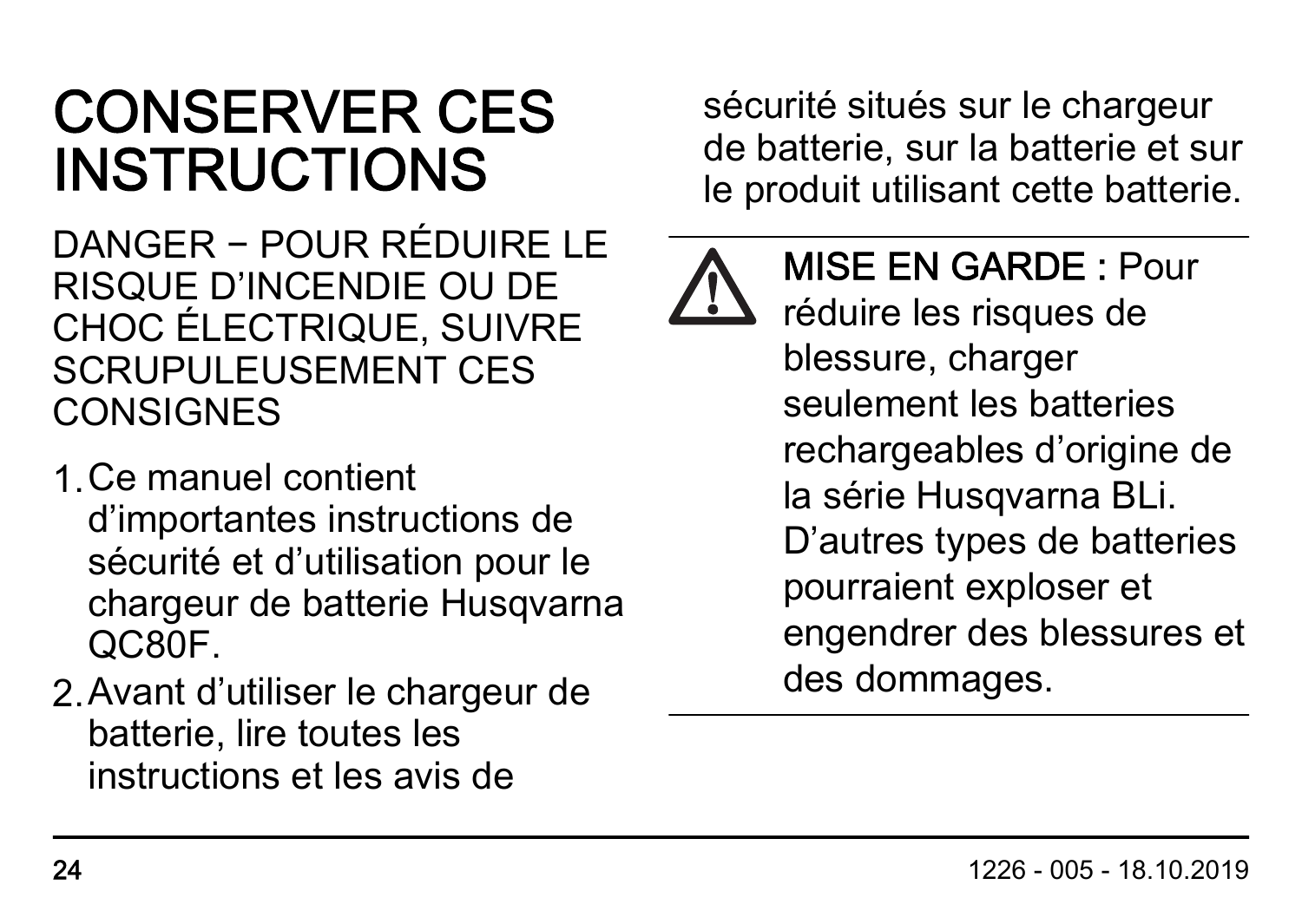# DÉFINITIONS RELATIVES À LA SÉCURITÉ

Les avertissements. recommandations et remarques soulignent des points du manuel qui revêtent une importance particulière.

MISE EN GARDE : Indique la présence d'un risque de dommages au produit, à d'autres appareils ou à la zone adjacente si les instructions du manuel ne sont pas suivies.



## AVERTISSEMENT :

Indique la présence d'un risque de blessure ou de décès de l'utilisateur ou de personnes à proximité si les instructions du manuel ne sont pas suivies.

Remarque : Utilisé pour donner des renseignements plus détaillés qui sont nécessaires dans une situation donnée.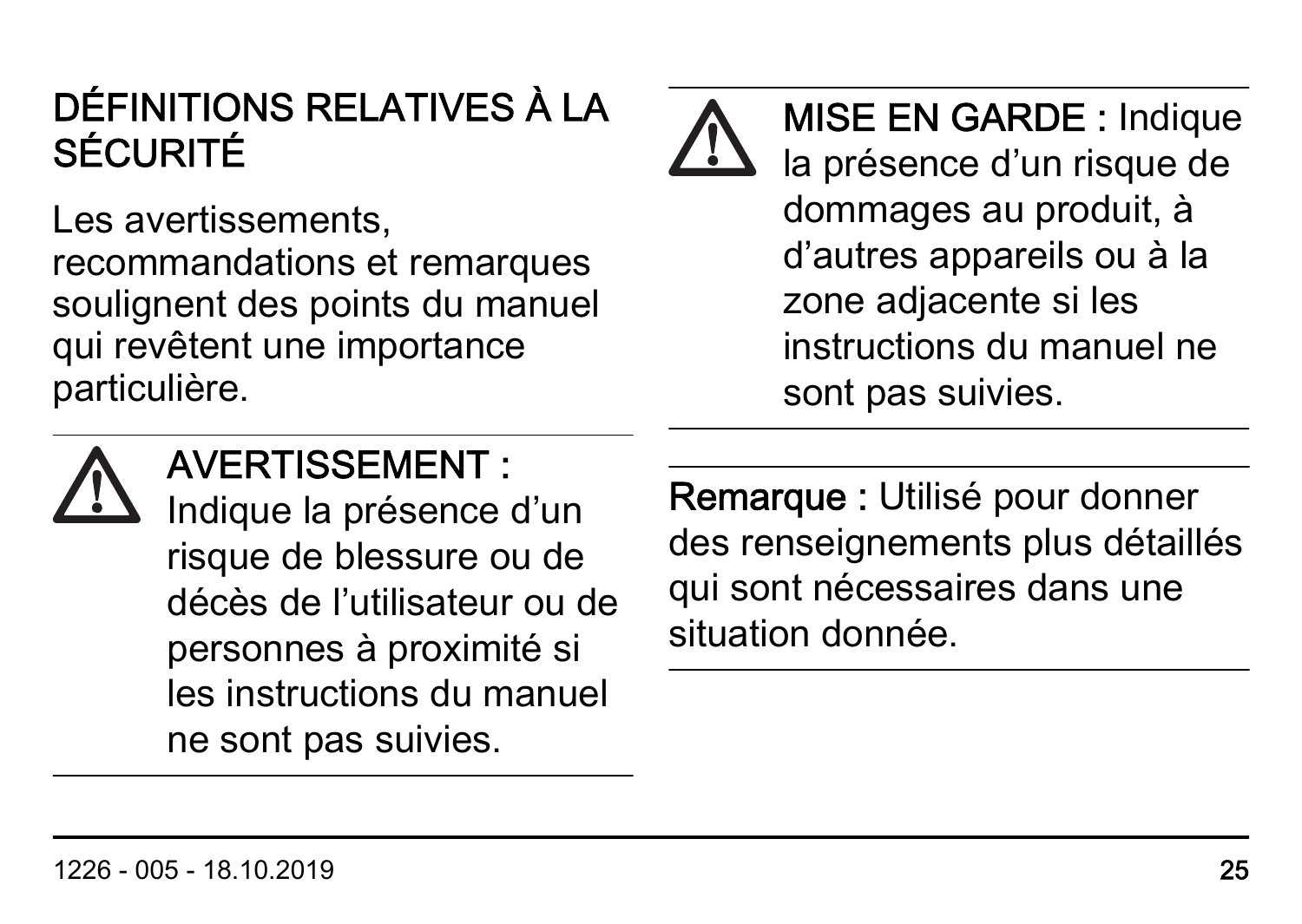# IMPORTANTES CONSIGNES DE SÉCURITÉ

AVERTISSEMENT : Lire toutes les instructions et consignes de sécurité. Le non-respect de ces instructions et consignes peut provoquer une électrocution, un incendie et des blessures graves.

• Utiliser uniquement le chargeur de batterie QC80F pour charger

les batteries d'origine Husqvarna. Les batteries sont cryptées au moyen d'un logiciel.

- Ne pas utiliser des batteries non rechargeables.
- Ne pas essayer de démonter ni de réparer le chargeur de batterie.
- Ne jamais raccorder les bornes du chargeur à un objet en métal.
- Utiliser une prise secteur mise à la terre approuvée qui n'est pas endommagée.
- Vérifier régulièrement que le cordon d'alimentation n'est pas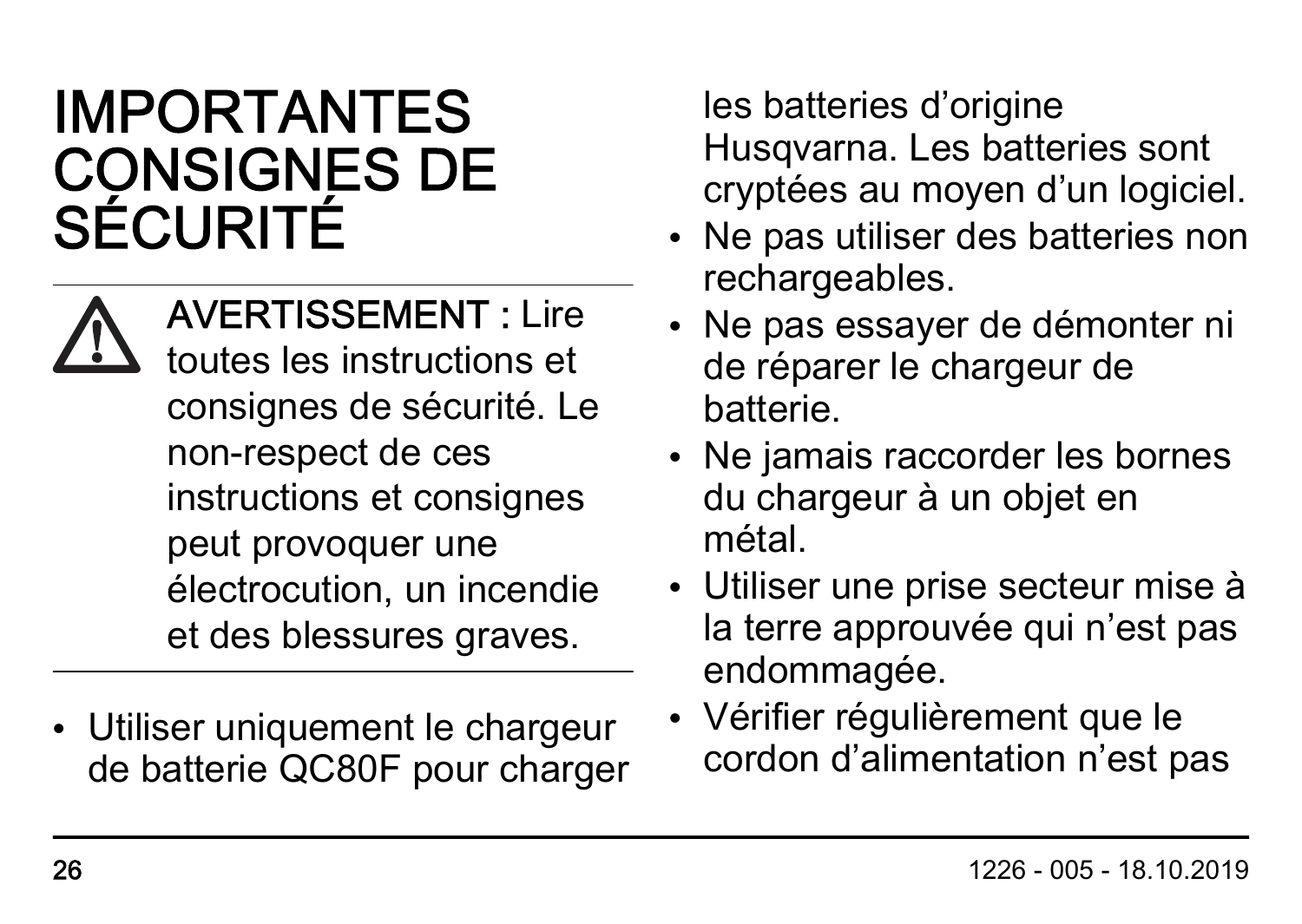endommagé. Débrancher immédiatement le chargeur de batterie si le cordon d'alimentation est endommagé.

- Si le cordon d'alimentation est endommagé, faites-le remplacer par un technicien agréé.
- Ne pas soulever le chargeur de batterie au moyen du cordon d'alimentation. Pour débrancher le chargeur de batterie de la prise murale, tirer la fiche. Ne pas tirer le cordon d'alimentation.
- Tenir les câbles et les rallonges à l'abri de l'eau, de l'huile et des

arêtes coupantes. S'assurer que le cordon d'alimentation n'est pas coincé entre les portes, les barrières ou quoique ce soit de semblable.

- Ne pas nettoyer la batterie ou le chargeur de batterie avec de l'eau.
- Maintenir le chargeur de batterie à l'écart des enfants.
- Ne jamais se servir d'un chargeur ou d'une batterie si l'un ou l'autre est défectueux.
- Ne pas utiliser le chargeur de batterie en cas de risque de foudre.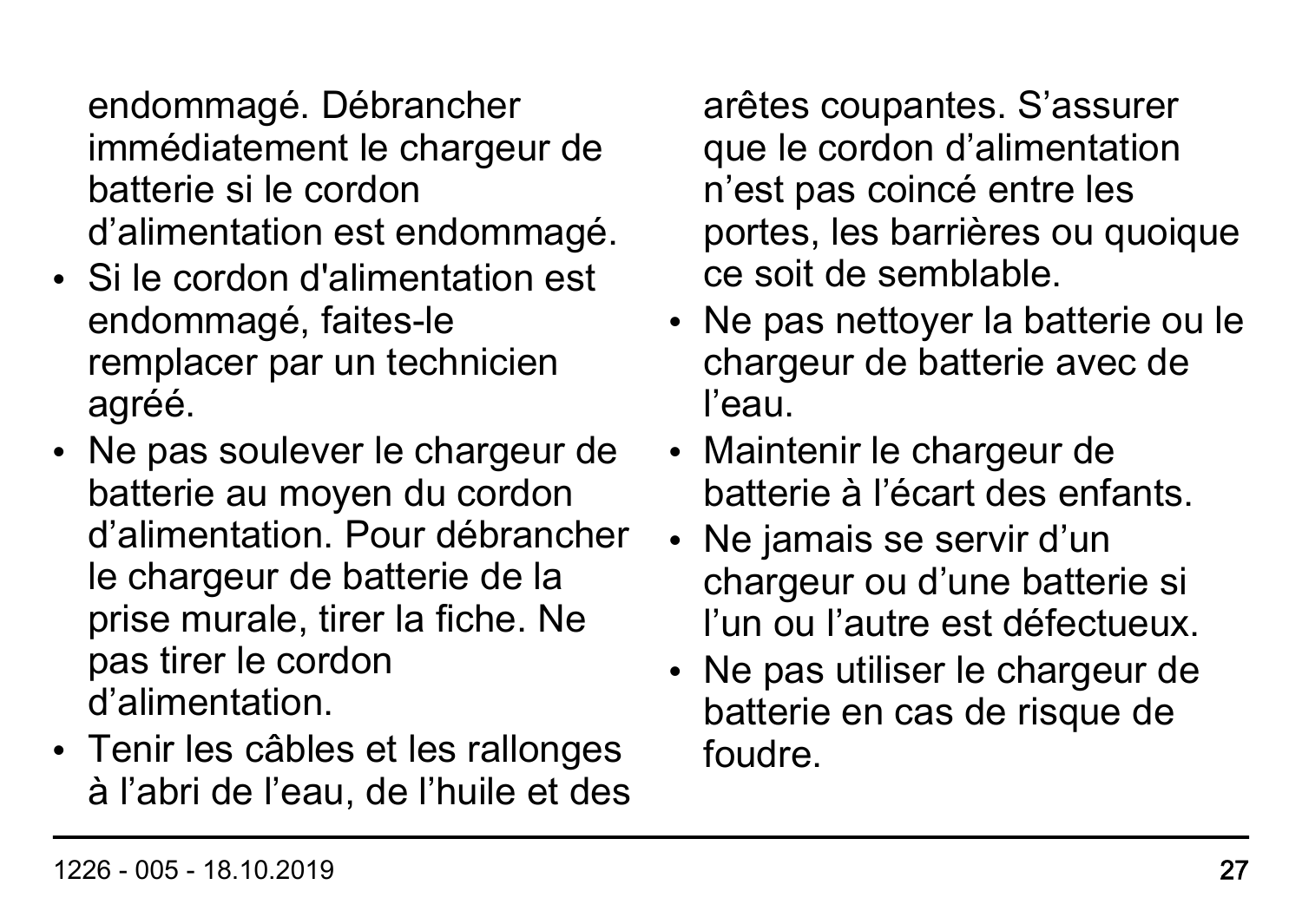- N'utiliser le chargeur de batterie qu'à l'intérieur, dans un environnement où la circulation de l'air est bonne et où la température est adéquate.
- Maintenir le chargeur de batterie à l'abri de la lumière du soleil. Ne pas utiliser le chargeur de batterie à l'extérieur ou dans des conditions humides.
- Ne pas manipuler le chargeur de batterie avec les mains humides.
- Ne pas utiliser le chargeur de batterie à proximité de matériaux inflammables ou de

matériaux qui peuvent engendrer une corrosion. Débrancher la prise du chargeur de batterie en cas de fumée ou d'incendie.

- Ne pas placer de couvercle sur le chargeur de batterie pendant le fonctionnement.
- Cette machine peut être utilisée par des enfants âgés de 8 ans et plus, des personnes à capacités physique, mentale ou sensorielle réduites, ou des personnes avec un manque d'expérience et de connaissances s'ils sont supervisés ou s'ils ont reçu des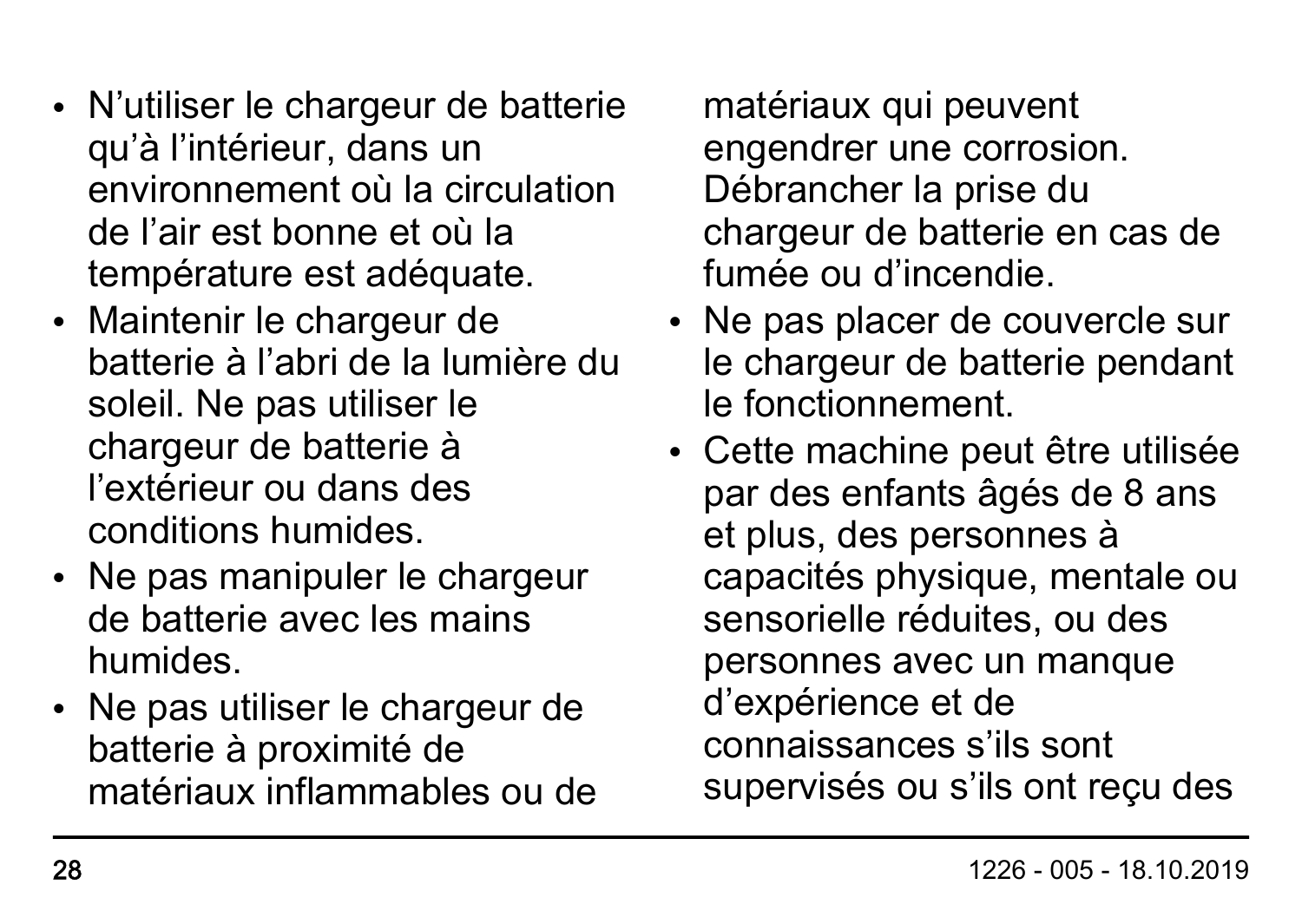instructions concernant l'utilisation de l'appareil de manière sécuritaire et s'ils comprennent les risques impliqués. Les enfants ne doivent pas jouer avec l'appareil. Le nettoyage et l'entretien ne doivent pas être effectués par un enfant sans supervision.

#### FONCTIONNEMENT

- Toujours utiliser des batteries Husqvarna BLi10 ou BLi20.
- Utiliser le chargeur de batterie seulement lorsque la température ambiante est comprise entre 5 °C (41 °F) et 40 °C (104 °F).

#### Pour charger la batterie



MISE EN GARDE : S'assurer que la batterie, le chargeur de batterie et les bornes de la batterie sont propres et secs. Ne pas mettre la batterie dans le chargeur de batterie si cette première est sale ou humide.

1. Brancher le chargeur de batterie sur une prise secteur. Le voyant DEL du système de charge clignote 1 fois.



MISE EN GARDE : Brancher uniquement le chargeur de batterie sur une prise secteur à la tension et la fréquence indiquées sur la plaque signalétique.

- 2. Connecter la batterie au chargeur de batterie. Le voyant DEL vert s'allume.
- 3. Retirer la batterie du chargeur.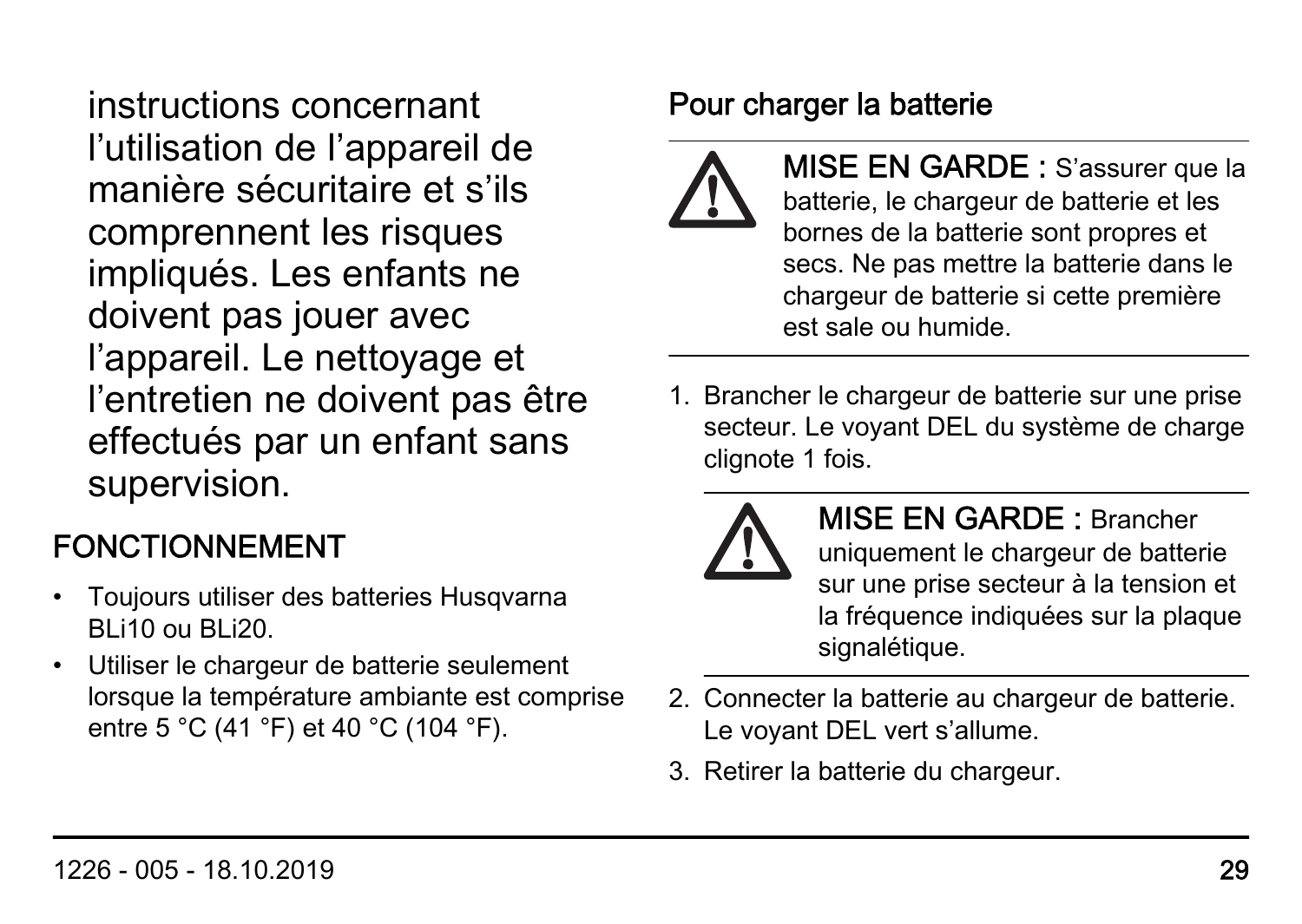4. Tirer la fiche d'alimentation pour débrancher le chargeur de batterie de la prise secteur. Ne pas tirer le cordon d'alimentation.

## DÉPANNAGE

| État                                                          | Anomalies potentielles                                                                                     | Procédure possible                                                                                                                                                                                                                                                                                                  |
|---------------------------------------------------------------|------------------------------------------------------------------------------------------------------------|---------------------------------------------------------------------------------------------------------------------------------------------------------------------------------------------------------------------------------------------------------------------------------------------------------------------|
| Le voyant DEL du systè-<br>me de charge est rouge.            | Erreur permanente du<br>chargeur de batterie                                                               | Communiquer avec votre centre de services.                                                                                                                                                                                                                                                                          |
| Le voyant DEL du systè-<br>me de charge clignote en<br>rouge. | Écart de température, la<br>batterie est trop froide ou<br>trop chaude pour être uti-<br>lisée ou chargée. | Laisser la batterie se refroidir ou se réchauf-<br>fer. Lorsque la température de la batterie est<br>adéquate, il sera possible de l'utiliser ou de la<br>recharger. Utiliser le chargeur de batterie<br>dans une zone de températures entre 5 °C<br>$(41 \text{ }^{\circ}F)$ et 40 $^{\circ}C$ (104 $^{\circ}F$ ). |

#### TRANSPORT ET ENTREPOSAGE

- Immobiliser le produit en sécurité pendant le transport pour éviter tout dommage ou accident.
- Garder le produit dans un endroit verrouillé hors de portée des enfants et des personnes non autorisées.
- Placer le produit dans un endroit sec, à l'abri du gel et propre à la température adéquate.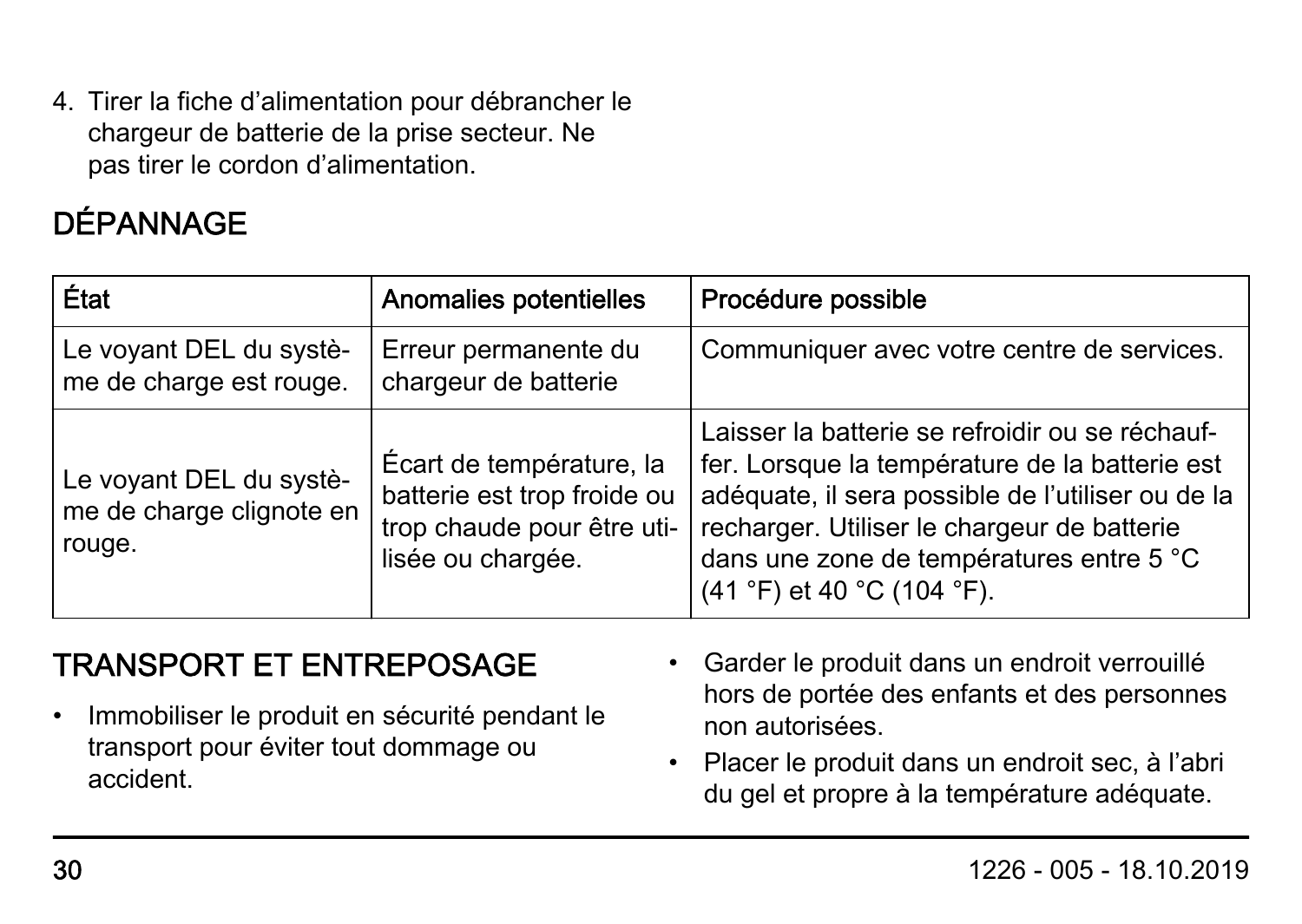- Stocker le produit dans les zones où la température ambiante est comprise entre 5 °C (41 °F) et 25 °C (77 °F). Garder le produit à l'écart des enfants.
- Tenir la batterie à l'écart du chargeur de batterie pendant la période d'entreposage.

#### MISE AU REBUT

Les produits Husqvarna ne sont pas des déchets ménagers et ne doivent être mis au rebut que de la façon indiquée dans le présent manuel.

- Respecter les exigences locales en matière de mise au rebut et la réglementation en vigueur.
- Recycler le produit et l'emballage dans un emplacement approprié pour ce faire.
- Communiquer avec votre distributeur Husqvarna local pour plus d'informations sur le recyclage et la mise au rebut du produit.

## DONNÉES TECHNIQUES

Pour les caractéristiques techniques, se reporter à la plaque signalétique du chargeur de batterie.